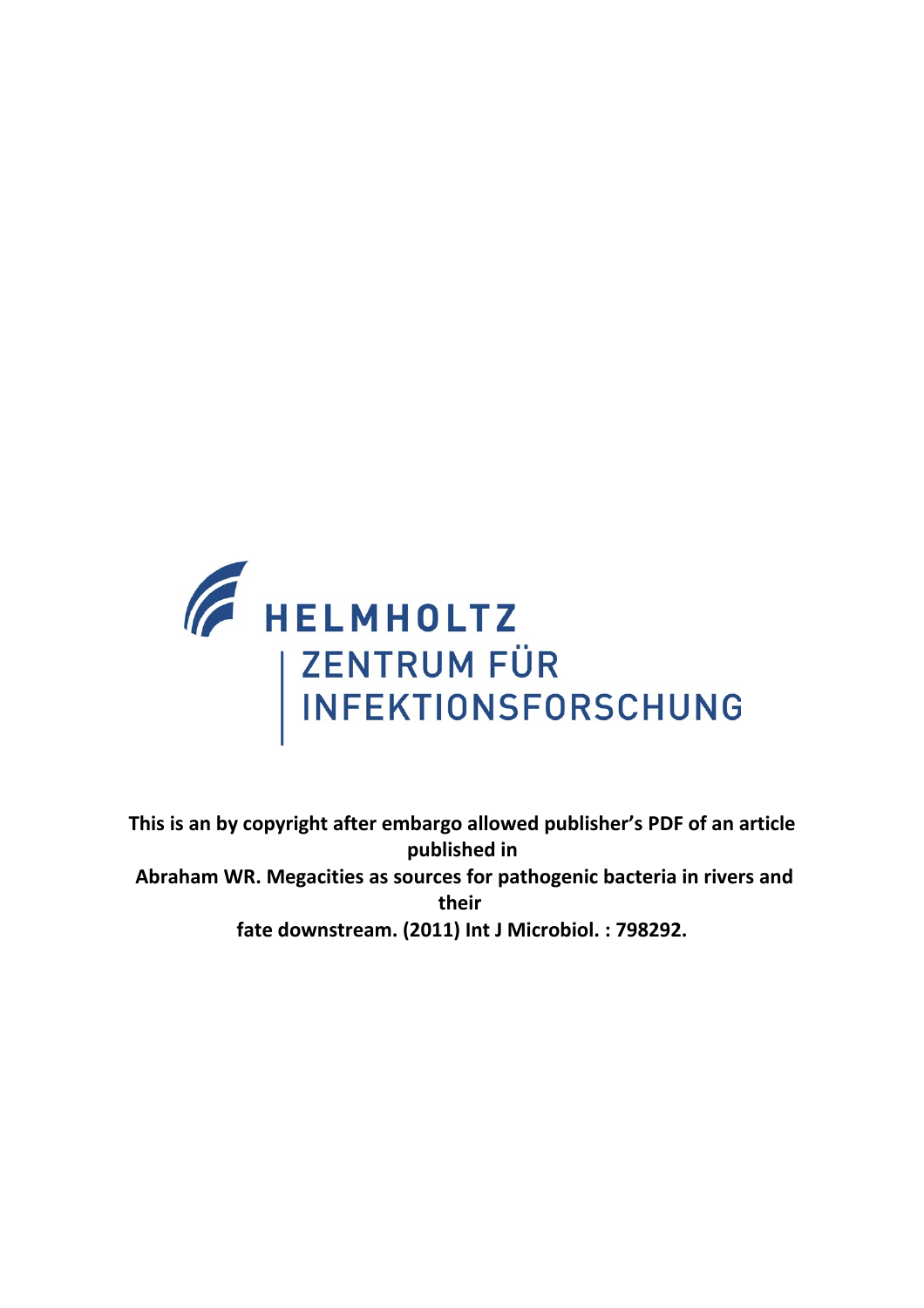# *Review Article*

# **Megacities as Sources for Pathogenic Bacteria in Rivers and Their Fate Downstream**

## **Wolf-Rainer Abraham**

*Helmholtz Center for Infection Research, Chemical Microbiology, Inhoffenstrasse 7, 38124 Braunschweig, Germany*

Correspondence should be addressed to Wolf-Rainer Abraham, [wolf-rainer.abraham@helmholtz-hzi.de](mailto:wolf-rainer.abraham@helmholtz-hzi.de)

Received 14 May 2010; Revised 9 July 2010; Accepted 19 July 2010

Academic Editor: Jorge H. Leitao

Copyright © 2011 Wolf-Rainer Abraham. This is an open access article distributed under the Creative Commons Attribution License, which permits unrestricted use, distribution, and reproduction in any medium, provided the original work is properly cited.

Poor sanitation, poor treatments of waste water, as well as catastrophic floods introduce pathogenic bacteria into rivers, infecting and killing many people. The goal of clean water for everyone has to be achieved with a still growing human population and their rapid concentration in large cities, often megacities. How long introduced pathogens survive in rivers and what their niches are remain poorly known but essential to control water-borne diseases in megacities. Biofilms are often niches for various pathogens because they possess high resistances against environmental stress. They also facilitate gene transfers of antibiotic resistance genes which become an increasing health problem. Beside biofilms, amoebae are carriers of pathogenic bacteria and niches for their survival. An overview about our current understanding of the fate and niches of pathogens in rivers, the multitude of microbial community interactions, and the impact of severe flooding, a prerequisite to control pathogens in polluted rivers, is given.

## **1. Introduction**

A multitude of human activities is usually connected with severe impacts on the environment which also includes human settlements [\[1\]](#page-9-1). The growth of human population over the last decades and their concentration in large cities [\[2](#page-9-2)] contribute to the deterioration of water quality due to intensifications in the industrial processes, domestic sewage discharge as well as agricultural chemicals and eroded soils [\[3](#page-9-3)]. Urban populations have exploded worldwide over the last 50 years [\[4\]](#page-9-4). Today about 50% of the global population are living in urban areas [\[5\]](#page-9-5), placing one-third of their inhabitants into slums [\[6](#page-9-6)], and creating huge challenges to their environment and sanitation [\[7\]](#page-9-7). In many countries, the rapid development in the last century was not equally followed by equivalent measures to protect the environment. Most cities on this planet are located close to rivers which serve as transport routes and water supplies [\[8](#page-9-8)]. Too often these rivers are also used as dump sites for waste water and sewage [\(Figure 1\)](#page-2-0). The percentage of households with piped or well water nearby or with flush toilets generally decline with city size [\[9](#page-9-9)]. Megacities, cities with more than 10 million inhabitants [\[10\]](#page-9-10), are textbook examples for environmental

and health problems caused by such a concentration of humans [\[11\]](#page-9-11). Megacities are very dynamic because people from rural areas or small cities migrate into megacities with the hope of a better life. Many of them settle in undeveloped areas with insufficient sanitation standards, worsening the already existing problems. Usually the development of megacities is hardly controlled and informal settlements within the city lacking any sanitation and clean water are the rule [\[12](#page-9-12)]. Their waste is washed into nearby rivers which is the case in all developing countries. Due to the high demand for water in a city, the river water is often used repeatedly and fed into water works before it leaves the city [\[13\]](#page-9-13). Such an intensive use of the water resources requires careful monitoring of the water quality in all water bodies to exclude risks for human health. This is especially the case for rivers in megacities. To monitor their impact and to assess the ecological consequences, a set of physicochemical and bacteriological parameters (e.g., turbidity, pH, conductivity, suspended solids, alkalinity, potassium, sodium, calcium, magnesium, chloride, nitrate, phosphate, sulphate, chemical oxygen demand, 5-day biochemical oxygen demand (BOD5), dissolved oxygen, total coliforms, *Escherichia coli*, and total heterotrophic bacteria) is analysed usually according to the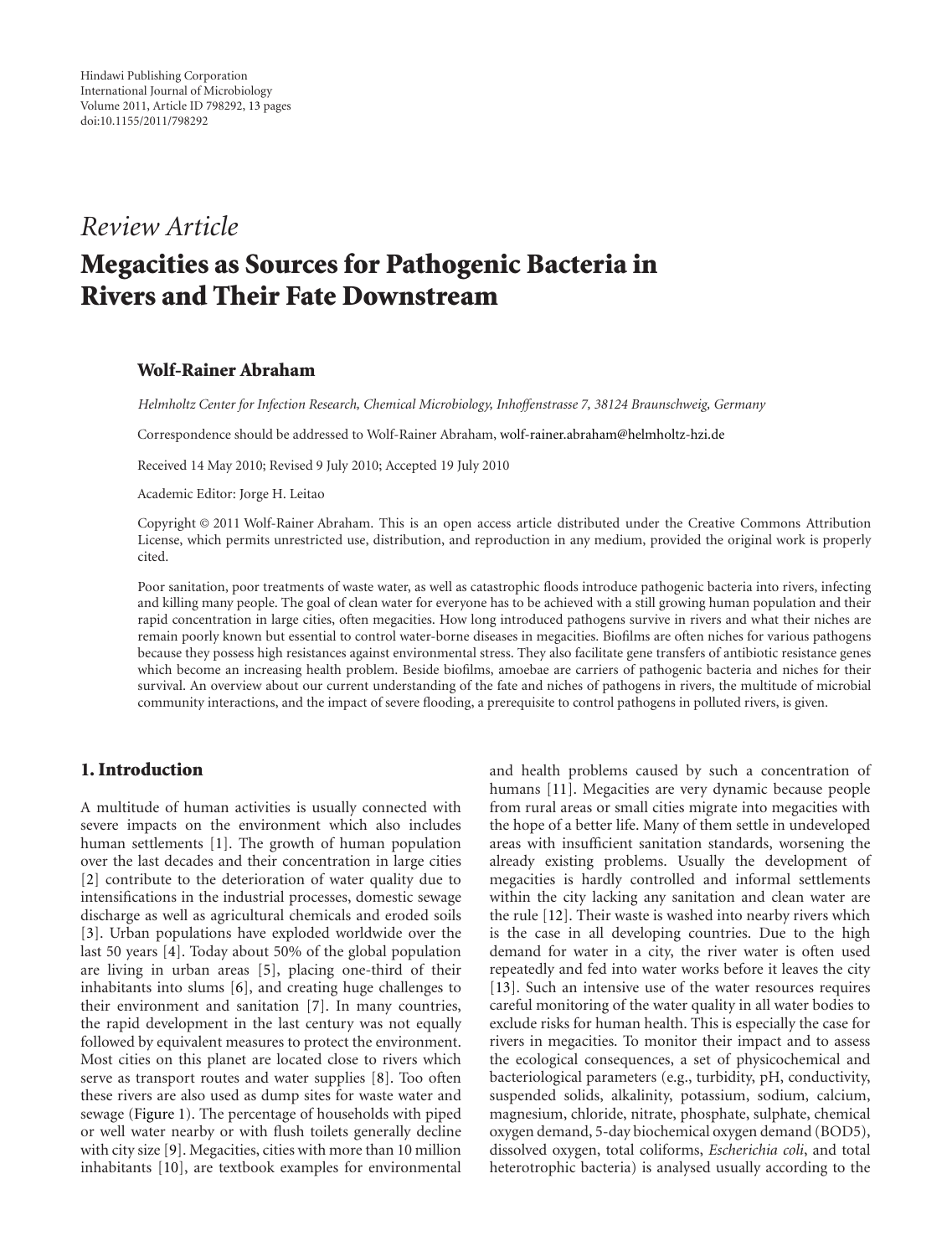

FIGURE 1: Pinheiros River in São Paulo. The Pinheiros River as the Tiete River in Sao Paulo passes through the inner part of the city and is heavily polluted. Pinheiros River is largely anaerobic and heavy methane formation can be observed. In 2008 further down of this place at station PINH 04900 a mean conductivity of 480 *μ*S cm*−*1, 18.67 mg l*−*<sup>1</sup> ammonium, 55.7 mg l*−*<sup>1</sup> BOD5 and 1,100,000 thermotolerant coliforms per 100 ml have been measured; data taken from the CETESB report 2009 [\[16\]](#page-9-14).

<span id="page-2-0"></span>Standard Method for the Examination of Water and Wastewater [\[14](#page-9-15)]. The application of such a procedure revealed a severe impact of urban activities dependent on the quality of water treatment on the trophic status of a river [\[15](#page-9-16)].

It is also important to elucidate what the fate of pathogens in the river is, and how fast they are cleared after leaving the city. The classical way to do this is the quantification of colony forming units (cfus) on different selective agars. Although the selective media used do not only select for pathogenic but also for related bacteria, which occur in the environment as well but are not pathogenic, their viable cell counts are an important parameter in such studies [\[17](#page-9-17)].This approach only detects bacteria which are able to grow and form cfus, and not many other bacteria, including pathogens known to be difficult to grow [\[18\]](#page-9-18), those able to form the viable-but-not-culturable state, and others that do not grow at all on any known media [\[19\]](#page-9-19). To include these bacteria and to achieve a complete overview over all bacteria present in a habitat, culture-independent methods, usually based on the 16S ribosomal RNA or its gene, have been developed [\[20\]](#page-9-20).

Not only megacities are under constant changes, the environment is changing as well [\[21](#page-9-21)]. Over the last decade, a steady increase in global temperature caused by an increase in carbon dioxide in the atmosphere has been reported. The resulting local climate change differs for individual megacities but provokes generally more extreme weather situations, for example, severe floods and longer droughts [\[22\]](#page-9-22). The increasing fluctuations in water availability worsen the situation for megacities where the demand for water is rising sharply [\[23](#page-10-0)]. Due to the high and still increasing demand for water in São Paulo, the water of the Tietê and Pinheiros Rivers is repeatedly fed into water works



<span id="page-2-1"></span>Figure 2: Annual precipitation 1986 - 2008 in the Metropolitan Region of São Paulo; data taken from the CETESB report 2009 [[16](#page-9-14)]. The mean annual precipitation 1879 - 2008 is 1410 mm a*−*1. A tendency of decreasing rainfall is evident.

before it leaves the city. This is done by pumping water from the two rivers into two large reservoirs, Represa Guapiranga and Represa Billings. This recycling of waste water becomes increasingly important because of an always growing demand for water in the city. The pressure on the water resources is worsened by decreasing precipitations over the last decades probably due to climate change [\(Figure 2\)](#page-2-1). Other cities rely on a steady water supply from mountains, either due to large catchment areas or melt water from glaciers. This is the situation in Santiago de Chile where the water supply for the Maipo and the Mapocho Rivers comes from the Andes, especially the glaciers of the Maipo Vulcan. Estimations of the effect of global warming predict melting of these glaciers within the next few decades, depriving Santiago de Chile the constant source for its booming needs for water  $\left[24\right]$ .

Due to combustion of fossil fuel in combination with heavy deforestation of large areas, the amount of carbon dioxide in the atmosphere is increasing, causing a global climate change [\[25](#page-10-2)]. The local effects of this change vary but in general it can be assumed that extreme weather situations will be more frequent [\[26\]](#page-10-3). If these floods affect also sewage plants, high numbers of pathogens are swept into the flooded areas and into the rivers. Low sanitation standard and incomplete sewage treatment, characteristic for many cities in poorer countries, are not the only source of pathogens in rivers, since severe flooding events present an important entry for pathogens into rivers even in industrialized countries. These floods after extensive rainfalls are expected to increase as the result of global warming. Extreme precipitation in August 2002 led to the flooding of large areas of the Elbe River in Germany and the Czech Republic. This flood impacted also the local sewage systems leading to a release of untreated water into the river. After the retreat of the flood, mud enriched by an unknown degree with facultative pathogenic microorganisms remained. High bacterial cell counts were observed in the cellars of the flooded houses, the playgrounds and the streets, forming a pathogenic reservoir. This is an especially important risk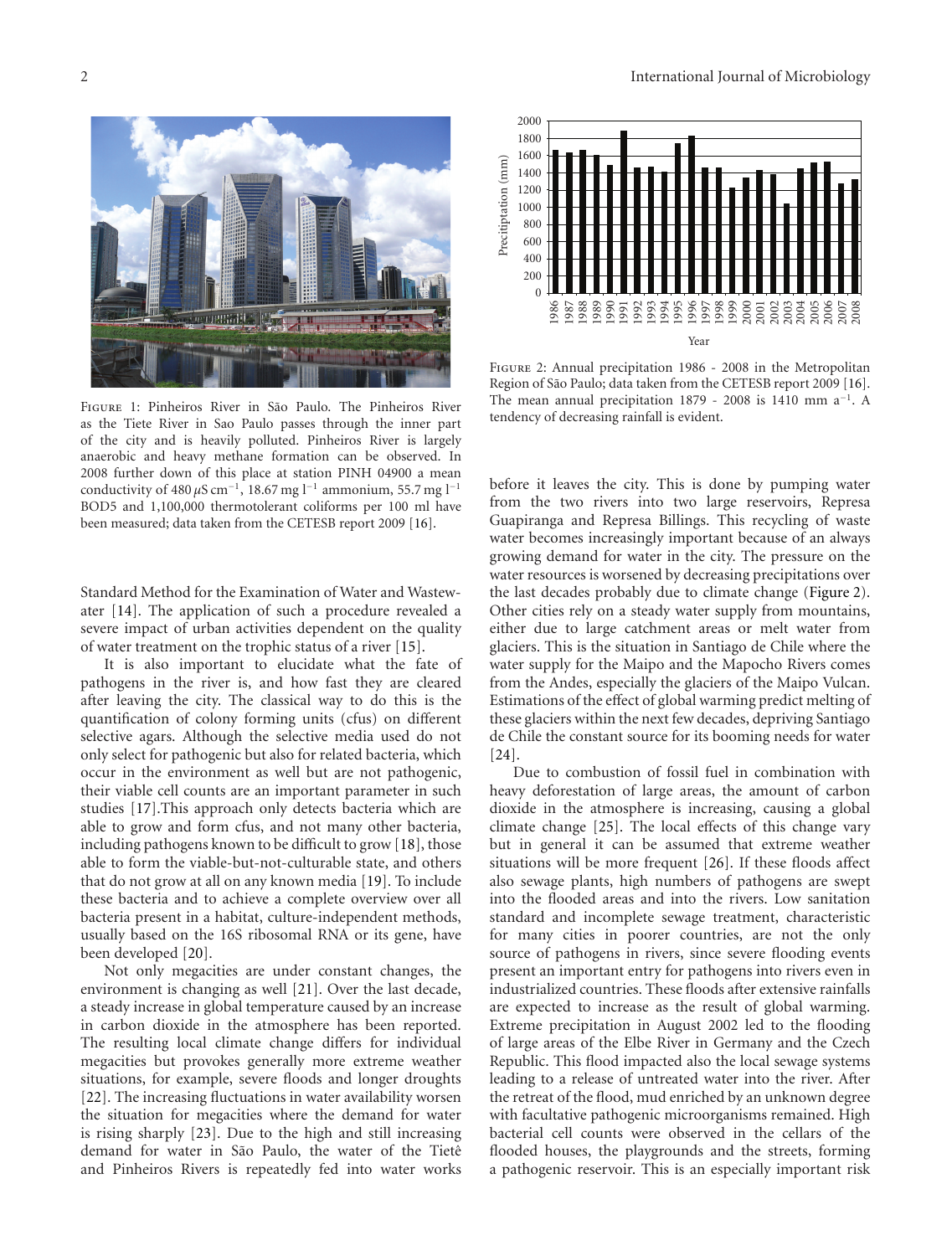factor in situations where many persons try to prevent and to repair flood damages. The high cell counts were not observed in open water and in wells implying that mud is a special niche for the survival of pathogenic bacteria [\[27](#page-10-4)]. In megacities, these floods in connection with the insufficient separation of sewage from the river water potentiate the problem. Heavy rainfalls rather often cause flooding of the Tietê River in São Paulo. This is the case when the Tietê River suddenly receives large water volumes from its tributaries such as the Aricanduva River or the Pinheiros River, which unload thousands of cubic meters in few minutes. The resulting flood wave rapidly raises the Tietê River to a new level. The river than floods first the lateral areas along its bank. However, if this is not sufficient, it floods the highways at both sides of the river, severely hampering the traffic in São Paulo, and transporting large numbers of pathogens in the densely populated areas along the river.

With the still growing human population, the increasing demand for food and the water needed to produce it, and the on-going concentration of humans in large city, the problems of sanitation will grow as well [\[28](#page-10-5)]. The results of both extremes, severe droughts and severe floods, are catastrophic to the fragile ecology of megacities. Both situations can cause a bloom of pathogens in the water bodies leading to severe infections of many citizens [\[29\]](#page-10-6). Although the majority of these diseases is caused by "classical" waterrelated pathogens, newly-recognized pathogens are being identified that present important additional challenges. New agents of disease were discovered, many have reemerged after long periods of inactivity, and others are expanding with the climate change into areas where they have not previously been reported [\[30](#page-10-7)]. Assessing the load of pathogens in the water of megacities, understanding the fate of human pathogens in the environment and their antibiotic resistances [\[31\]](#page-10-8), and identification of niches for their survival will contribute the knowledge base for their control and an improved management of disasters.

# **2. Most Rivers in Large Cities Are Polluted and Harbour Pathogenic Bacteria**

A large number of bacteria, viruses, fungi, protists, and animalia have been identified to be pathogenic for humans and the majority is water-borne and a study from 2001 compiled 1415 pathogens [\[32\]](#page-10-9). Some of the most important ones are listed in [Table 1.](#page-4-0) The main source for pathogenic bacteria in rivers is sewage. Even for small settlements, pathogens in river water can be a problem if sewage is incompletely treated or not treated at all. This problem is especially potentiated for megacities with more than 10 million inhabitants. People from rural areas migrate into these cities hoping to get a better income and settle in cheap housings often devoid of any planning and public control. Most of these wild settlements lack proper sanitation. Especially during periods of heavy rain, the sewage including the faecal sewage is transported into the river, posing a severe danger for health. This was shown in a study of pathogenic bacteria and their antibiotic resistances in the rivers Tietê and



<span id="page-3-0"></span>Figure 3: Mean load of thermotolerant coliforms in 2008 along the Tiete River [cfu per 100 mL]. The distance is given in riverkm starting from the first sampling site west of Biritiba-Mirim, São Paulo, and the locations of main cities are shown. The onset of input of sewage from the city between km 80 and 120 can clearly be seen in the coliforms load in the river. Downstream from this area the number of coliforms declines considerably but tributaries, for example, Pinheiros River, or cities in the outskirts of São Paulo, for example, Carapicuíba, also dump waste in the river which can be seen by the coliforms number between river-km 130–160. Further down, the number of coliforms declines rapidly but the river is still heavily polluted as judged by the much slower decline in the biochemical oxygen demand (BOD5). As can be seen from the graph, the cities of Salto and Tiete do not contribute significantly to the thermotolerant coliforms load of Rio Tiete. Data taken from the CETESB report 2009 [\[16\]](#page-9-14).

Pinheiros, Brazil. For the city of São Paulo, Brazil, the Tietê River is an important water reservoir; however, especially in São Paulo with its estimated 25 million inhabitants, the water of the Tietê River is heavily loaded with untreated waste of all types and it is assumed that the sewage of several million persons is washed without any treatment into the river. Water samples of Tietê River taken at several places from São Paulo to Salto, about 100 km downstream, revealed high loads of pathogens in São Paulo, including aggressive pathogens like *Escherichia coli* O157:H7, *Shigella flexneri*, and *Shigella boydii* [\[33\]](#page-10-10). Downstream of São Paulo both these pathogens disappeared rather fast 30 km below São Paulo and the overall bacterial load also decreased considerably [\(Figure 3\)](#page-3-0) [\[34](#page-10-11)]. This finding indicate that the survival of pathogens in river water even in the subtropical climate is rather short but there may be niches including zoonoses where they survive longer and pose a long lasting risk for human health [\[35\]](#page-10-12).

The situation is somewhat different in rivers where not a clearly localized source for pathogens exists, but the bacteria are introduced into the stream from a number of cities. This is the case for the Ganges River in India. From Varanasi, a city with more than one million inhabitants, an estimated 200 million litres per day of untreated human sewage is discharged into the Ganges River and faecal coliform counts up to 108 per 100 mL have been observed. The water-borne and enteric disease incidence, including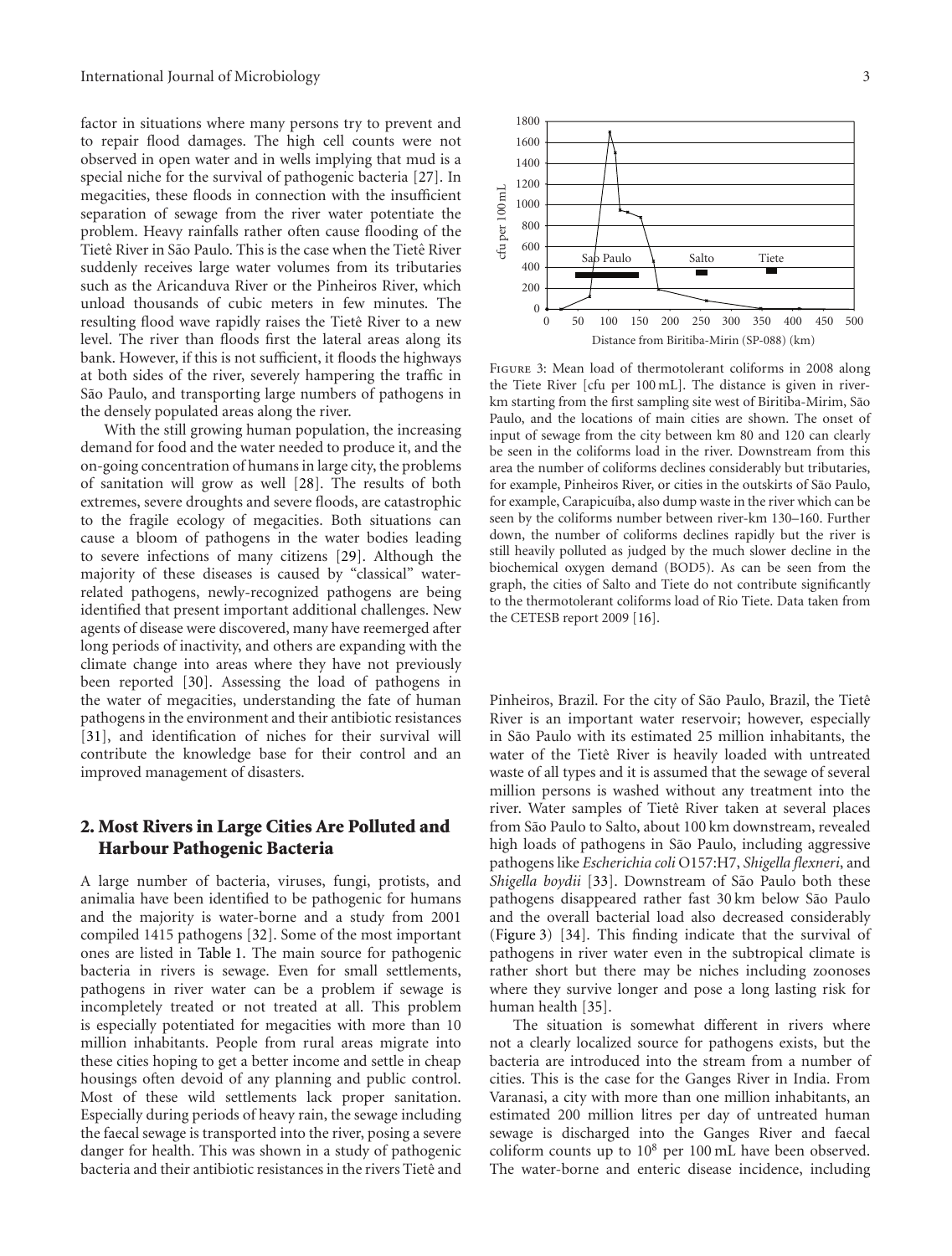<span id="page-4-0"></span>Table 1: Important agents of water-borne diseases.

| Agent                                 | Disease                                                      |
|---------------------------------------|--------------------------------------------------------------|
| Bacteria                              |                                                              |
| Vibrio cholerae                       | Cholera, diarrhea, cramps                                    |
| Vibrio vulnificus, V.                 |                                                              |
| alginolyticus, V.<br>parahaemolyticus | Diarrhea, nausea, cramps                                     |
| Escherichia coli STEC<br>etc.         | Diarrhea, feces with blood,<br>vomiting (shigellosis)        |
| Salmonella typhi                      | Fever, diarrhea, delirium                                    |
| Chlostridium botulinum                | Botulism, respiratory<br>failure                             |
| Legionella pneumophila                | Pontiac fever, Legionares'<br>disease, pneumonia             |
| Leptospira spp.                       | Meningitis, jaundice, renal<br>failure, head ache            |
| Wolbachia pipientis                   | River blindness when<br>released from Onchocerca<br>volvulus |
| Virus                                 |                                                              |
| Adenovirus                            | Pneumonia, croup,<br>bronchitis                              |
| Hepatitis A virus                     | Jaundice, fatigue, fever,<br>diarrhea                        |
| Poliovirus                            | Poliomyelitis, headache,<br>fever, spastic paralysis         |
| Polyomavirus                          | Respiratory infection,<br>leukoencephalopathy                |
| Norovirus                             | Vomiting, nausea, cramps                                     |
| Protozoa                              |                                                              |
| Entamoeba histolytica                 | Diarrhea, fatigue, fever                                     |
| Cryptosporidium parvum                | Flu-like symptoms,<br>diarrhea, nausea                       |
| Giardia lamblia                       | Diarrhea                                                     |
| Parasites                             |                                                              |
| Plasmodium spp.                       | Malaria, transmitted by<br>Anopheles mosquitoes              |
| Schistosoma spp.                      | Bilharziasis, itching, fever,<br>cough                       |
| Dracunculus medinensis                | Nausea, diarrhea, allergic<br>reaction                       |
| Taenia spp.                           | Cysticercosis, loss of weight                                |
| Fasciolopsis buski                    | Diarrhea, liver<br>enlargement, cholangitis,<br>jaundice     |
| Hymenolepis nana                      | Abdominal pain, nervous<br>manifestation                     |
| Echinococcus granulosus               | Liver enlargement, jaundice                                  |
| Ascaris lumbricoides                  | Inflammation, fever,<br>diarrhea, nausea                     |
| Enterobius vermicularis               | Itching, hyperactivity,<br>insomnia                          |
| Onchocerca volvulus                   | River blindness, itching,<br>blindness                       |

acute gastrointestinal disease, cholera, dysentery, hepatitis-A, and typhoid, was estimated to be about 66% during a year. Significant associations were found between waterborne disease occurrence and the use of the river for bathing, laundry, washing eating utensils, and brushing teeth. Thirtythree cases of cholera were identified among families exposed to washing clothing or bathing in the Ganges compared to no cholera cases in unexposed families (104 families studied, time period 1 year) [\[36](#page-10-13)]. A study on *Enterococcus* along the Ganges River revealed that the number of *Enterococcus* cells increased along the stream as well as its diversity. Significant antibiotic resistances were observed among the isolates including vancomycin resistance [\[37](#page-10-14)]. This corroborated the view that sewage from many cities along the river contributed tremendously to the load of pathogens in the water. As expected from the high faecal coliform cell counts, a number of pathogens are present in the river water. One of them is *Escherichia coli* serotype O157:H7, an important pathogen of humans [\[38](#page-10-15)], causing hemorrhagic colitis and hemolyticuremic syndrome [\[39\]](#page-10-16). It has been calculated that 50 cells of this serotype can start an infection in humans [\[40](#page-10-17)]. The detection of potentially pathogenic O157:H7 bacteria in the river is alarming due to high risks for visiting pilgrims which routinely use the river for religious bathing. Many poorer residents along the Ganges River use its water daily for bathing, washing laundry, and for cooking [\[41\]](#page-10-18). In this river, not only the serotype O157:H7 but also other highly virulent *E. coli* strains have been detected [\[42](#page-10-19)].

Another source for pathogens is manure [\[43](#page-10-20)]. To determine the transport of pathogens from fields into the water, concentrations of human health-related microorganisms in runoff from agricultural plots treated with fresh and aged cattle manure and swine slurry were determined. It was shown that large microbial loads could be released via heavy precipitation events that produce runoffs from livestock manure-applied agricultural fields and could have a significant impact on water bodies within the watershed [\[44\]](#page-10-21).

From a river in Belgium, the biodiversity of the human pathogenic bacterium *Pseudomonas aeruginosa* was analysed bimonthly over a 1-year period at seven sites evenly dispersed. A positive relationship between the extent of pollution and the prevalence of *P. aeruginosa* was found. The detected *P. aeruginosa* community was almost as diverse as the entire global *P. aeruginosa* population [\[45\]](#page-10-22) and the river was populated by members of nearly all known clonal complexes [\[46](#page-10-23)]. With the exception of one multidrugresistant strain, antibiotic resistance levels were relatively low. These findings illustrate the significance of river water as a reservoir and source of distribution of potentially pathogenic *P. aeruginosa* strains [\[47](#page-10-24)].

There is a large list of newly emerging or reemerging pathogens and there is not a clear cut between established, emerging or re-emerging pathogens [\[48](#page-10-25), [49\]](#page-10-26). In [Table 2,](#page-5-0) an attempt has been made to list some of them. Some of these pathogens, called re-emerging pathogens, were well known for decades, but gained new importance because of newly established aggressive serotypes, for example, *Vibrio cholerae* O139, several multidrug-resistant pathogens, or new emerging diseases (e.g., AIDS). Fungi are now coming as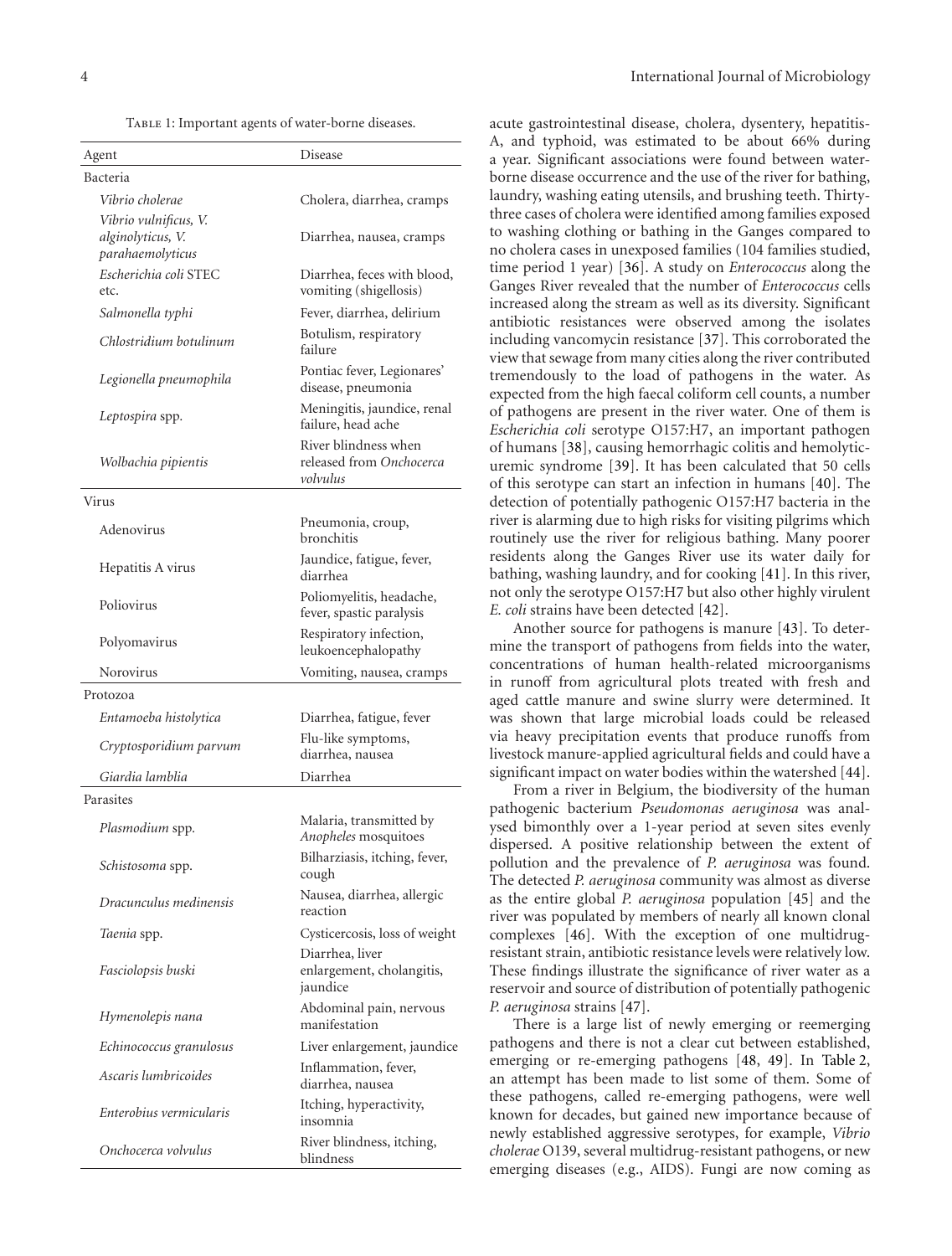well into the limelight as emerging water-borne pathogens [\[50\]](#page-10-27). Here the isolation of pathogenic *Fusarium* [\[51](#page-10-28)] and *Aspergillus* species [\[52\]](#page-10-29) have been reported from water. However, it is still not clear how important water really is for their transmission.

The number of thermotolerant coliforms is usually determined to assess the load of pathogenic bacteria in water. Several studies raised doubts that the mere number of *E. coli* cells or coliform bacteria is sufficient to describe the pathogenic potential of a water system [\[53\]](#page-10-30). Alternatives such as the presence of genetic markers of *Bacteroides-Prevotella* or pathogenicity factors have been proposed [\[54\]](#page-10-31). The prevalence and diversity of *Salmonella* species and their correlation with faecal pollution indicators (total coliforms, faecal coliforms, enterococci) and total heterotrophic bacteria counts were investigated in several water samples from northern Greek rivers. It was found that the number of *Salmonella* isolates was higher in summer than in winter, probably due to the requirement of higher temperatures for the survival of human pathogens [\[55\]](#page-10-32). A recent Canadian study revealed a poor relation between the numbers of thermotolerant coliforms and *Campylobacter* species and suggested genus-specific monitoring techniques as alternative [\[56\]](#page-10-33). Biochemical parameters of different isolates from polluted rivers can be used as a fingerprint for a given isolate. Combining these fingerprints allows an assessment [\[57\]](#page-11-0) and a comparison of different water samples [\[58\]](#page-11-1). A biochemical fingerprinting method using enterococci and *E. coli* has been proposed to provide evidence of septic system failure [\[59](#page-11-2)]. From the reports, it becomes obvious that there is no group of bacteria which can be cultivated as a detector for all pathogens in a river. It can be concluded that culture-independent methods should be used to monitor the pathogen load of rivers and that several pathogens should be detected simultaneously. Molecular methods allow both the detection of unculturable bacteria and the identification of pathogens. This can be done by the detection of specific sequences of the 16S rRNA gene or virulence factors or a combination of both. It can also include specific regions of viruses or ITS regions of the 18S rRNA gene to include eukaryotes, for example, protozoa, fungi and helminths. One solution can be the use of DNA microarrays tailored for the specific detection demands [\[60](#page-11-3)]. Today there is no gold standard for the detection of all pathogens [\[61](#page-11-4)] and genebased detection methods are still struggling with the problem of a cheap and fast way of quantification.

# **3. Bacteria in Rivers Possess Considerable Antibiotic Resistances**

The discovery of penicillin by Fleming in 1929 opened an entire new way to control bacterial infections [\[62\]](#page-11-5). The industrial production of penicillin in 1940 and the subsequent introduction of new antibiotics into medical application saved many lives and raised hopes for permanent control of pathogens. However, the continuous and increasing use of antibiotics led to the emergence of pathogenic bacteria resistant to many of these anti-infectiva [\[63\]](#page-11-6). During

<span id="page-5-0"></span>TABLE 2: Some emerging water-borne diseases.

| Agent                                  | <b>Disease</b>                                                |
|----------------------------------------|---------------------------------------------------------------|
| Bacteria                               |                                                               |
| Vibrio cholerae O139                   | Diarrhea                                                      |
| Aeromonas spp.                         | Gastroenteritis                                               |
| Escherichia coli EHEC                  | Diarrhea                                                      |
| Yersinia enterocolitica                | Gastrointestinal infections                                   |
| Campylobacter jejuni                   | Dysentery, high fever, diarrhea                               |
| Pseudomonas aeruginosa                 | Wound infections with bad<br>healing, otitis, gastroenteritis |
| Leptospira spp.                        | Meningitis, jaundice, renal<br>failure                        |
| Mycobacterium spp.                     | Lesions                                                       |
| Cyanobacteria                          | Neurotoxication                                               |
| Fungi                                  |                                                               |
| Aspergillus spp.                       | Nosocomial aspergillosis                                      |
| Virus                                  |                                                               |
| Dengue virus                           | Dengue fever, transmitted by<br>Aedes mosquitoes              |
| Parvoviruses                           | Gastroenteritis                                               |
| Hepatitis E virus                      | Jaundice, fatigue, fever,<br>diarrhea                         |
| Astrovirus, Calicivirus,<br>Parvovirus | Diarrhea, nausea, fever                                       |
| SARS                                   | Fever, lethargy, cough                                        |
| TT virus (Circoviruses)                | Hepatitis                                                     |
| Coxsackie B virus                      | Myocarditis                                                   |
| Rotavirus                              | Viral gastroenteritis                                         |
| Protozoa                               |                                                               |
| Isospora belli                         | Isosporiasis, diarrhea,<br>abdominal craps                    |
| Toxoplasma gondii                      | Toxoplasmosis, fever, muscle<br>pain, flu-like syndromes      |
| Blastocystis hominis                   | Blastocystosis, diarrhea,<br>nausea, abdominal craps          |
| Balantidium coli                       | Balantidiasis, diarrhea,<br>perforation of the colon          |
| <i>Microsporidia</i> spp.              | Diarrhea                                                      |
| Cyclospora cayetanensis                | Nausea, fever, vomiting                                       |
| Naegleria fowleri                      | Headache, fever, nausea,<br>pharyngitis                       |
| Parasites                              |                                                               |
| Heterophyes heterophyes                | Inflammatory reaction,<br>intestinal pain                     |
| Anisakis simplex                       | Intestinal pain, nausea,<br>diarrhea                          |
| Gnathostoma spp.                       | Fever, vomiting, anorexia                                     |
| Angiostrongylus cantonensis            | Abdominal pain, nausea,<br>vomiting, meningitis               |
| Clonorchis sinensis                    | Inflammation of the biliary<br>tract, bile adduct carcinoma   |
| Metagonimus yokogawi                   | Abdominal pain, diarrhea                                      |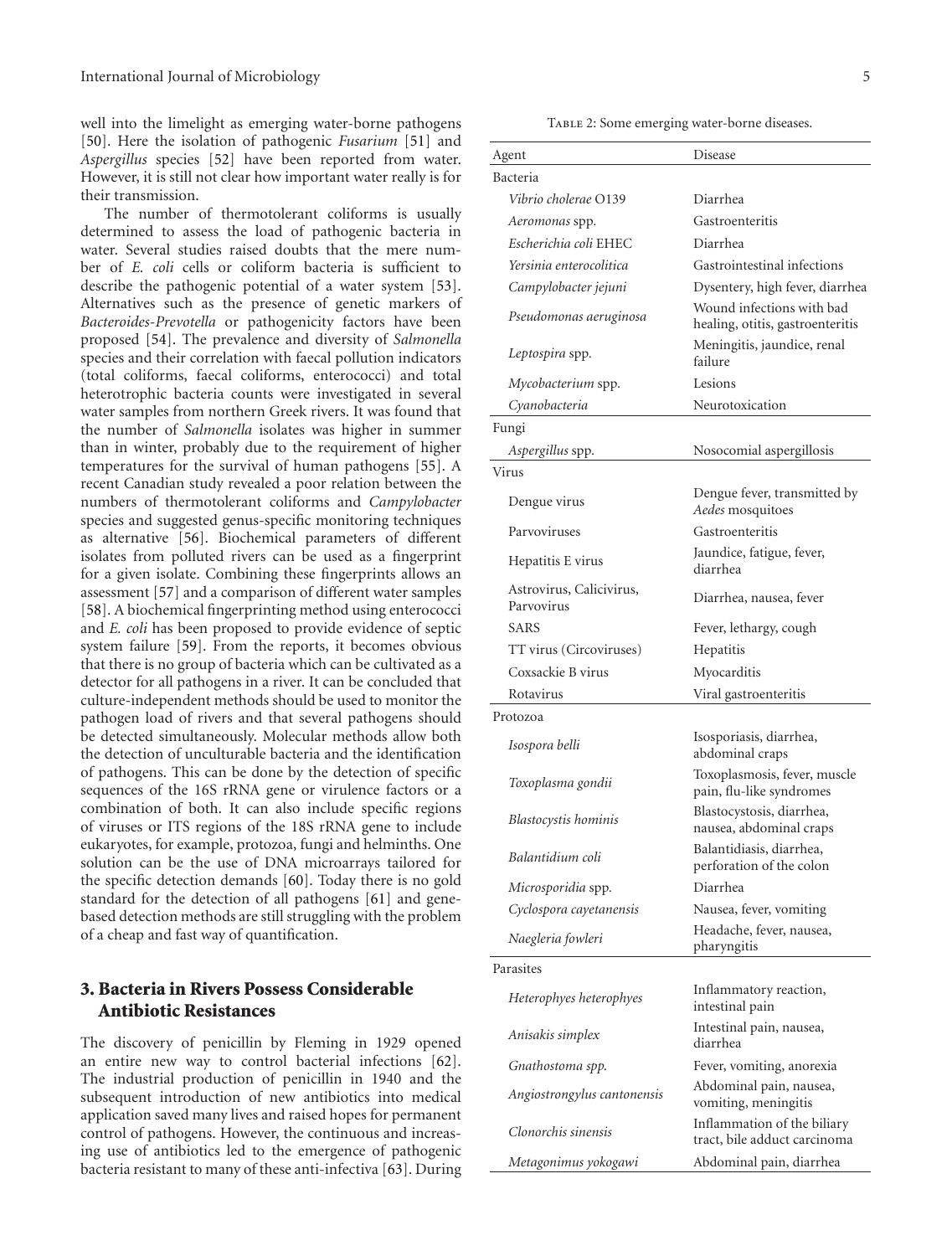antibiotic treatment, these resistances are probably generated by hypermutating strains [\[64](#page-11-7)]. An elevated number of strains exhibiting high mutation frequencies have recently been reported in the population of many pathogenic bacteria, for example, *Pseudomonas aeruginosa* in the cystic lung [\[65\]](#page-11-8). The majority of naturally occurring strong mutators possessing up to 1000-fold higher than the normal mutation rates have an advantage against normal strains for the selection of some antibiotic-resistance mutations [\[66,](#page-11-9) [67\]](#page-11-10). Horizontal gene transfer is also enhanced in mismatch repair defective mutators, facilitating the spread of drug resistance in bacteria. However, hypermutators have a price to pay for their fitness which is not the case for weak mutators found in many clinical isolates [\[68](#page-11-11)]. Furthermore, the sewage systems are loaded with antibacterials excreted by humans and animals treated for prophylactic and therapeutic reasons. Several classes of chemotherapeutics have been found in the outlets of sewage treatment plants and can be detected in rivers [\[69\]](#page-11-12). It has been hypothesized that these pharmaceuticals as well contribute to the increasing number of resistant pathogens[\[70\]](#page-11-13).

Most faecal bacteria from humans released into the environment carry antibiotic resistance genes [\[71\]](#page-11-14). Their fate and the transfer of antibiotic resistances by gene transfer to other bacteria are of great concern to human health [\[72\]](#page-11-15). Two main mechanisms are involved in the development of antibiotic resistance, mutation and acquisition of resistance by horizontal gene transfer. Whereas mutationdriven resistance usually happens during antibiotic treatment, gene transfer-acquired resistance needs a donor of the resistance genes which can be a human-associated bacteria but also an environmental microorganism. The mechanisms for horizontal gene transfer include transformation between different species of bacteria competent for natural transformation, transduction via viruses, and transfer of plasmids. Integrons play an important role in horizontal gene transfer comprising most of the known antibiotic-resistance gene cassettes [\[73\]](#page-11-16). The discovery of genomic islands and the elucidation of their role in horizontal gene transfer greatly improved our knowledge of the spread of antibiotic resistances [\[74](#page-11-17)]. Resistance genes are probably moving to plasmids from chromosomes more rapidly than in the past and are aggregating upon plasmids [\[75](#page-11-18)]. Goñi-Urriza et al. found the genetic information for antibiotic resistances mostly in the chromosomes and not on plasmids of isolates obtained from a river in Spain [\[76\]](#page-11-19), contrary to what has been demonstrated for *Aeromonas* isolates from rivers [\[77](#page-11-20)].

Another important source of increased resistances against antibiotics is the intensive use of antibiotics in agriculture and fish farming [\[78\]](#page-11-21), which is regarded as one of the main reasons for the growing number of multiresistant bacteria [\[79\]](#page-11-22). *Enterococcus faecium* isolated from pigs and poultry in Denmark, Finland, and Norway were tested for their susceptibility to the antimicrobial agents avilamycin, avoparcin, bacitracin, flavomycin, monensin, salinomycin, spiramycin, tylosin, and virginiamycin used for growth promotion. Only a limited number of isolates were found to be resistant to monensin or salinomycin. In general, an association between the usage of antimicrobial agents in

the respective countries and the occurrence of associated resistance was observed. This study indicates that the use of antimicrobial agents for growth promotion has been selected for resistance to most of these drugs among *E. faecium* in food animals [\[80\]](#page-11-23). This has recently been confirmed for several pathogens by a study of the WHO in Denmark [\[81](#page-11-24)].

Pathogens with increased resistances are transported from the animal via faeces into rivers and groundwater [\[82\]](#page-11-25). The impact of nontherapeutic use of antibiotics in swine feed on swine manure-impacted water sources has been assessed. The goal of this study was to analyze surface water and groundwater situated up and down gradient from a swine facility for antibiotic-resistant enterococci and other fecal indicators. As expected, the median concentrations of enterococci, fecal coliforms, and *Escherichia coli* were 4- to 33-fold higher in down-gradient versus upgradient surface water and groundwater. Higher amounts of erythromycin- and tetracycline-resistant enterococci were detected in down-gradient surface waters. Tetracycline- and clindamycin-resistant enterococci were detected in downgradient groundwater. These findings demonstrated that water contaminated with swine manure could contribute to the spread of antibiotic resistance in the environment [\[83](#page-11-26)].

Plasmids carrying antibiotic resistance genes often encode resistance to heavy metals and detergents as well. Mercury from dental fillings promotes antibiotic-resistant bacteria in the human mouth [\[84\]](#page-11-27) but heavy metals are also of interest when considering the fate of antibiotic resistances in polluted rivers. The complete genome of the multidrug-resistant *Salmonella enterica* serovar Typhi CT18 has a large conjugative plasmid that carries 18 genes involved in resistance to a large number of antimicrobials and heavy metals. The plasmid possessed several intact and degenerate integrases and transposases. In the chloramphenicol resistance cassette, a mercury resistance operon cassette is found [\[85](#page-11-28)]. An interesting connection between copperresistance and antibiotic resistance has been described from Denmark. Copper sulphate is used as a growth-promoting feed supplement for pig production. In 1998, the percentage of copper-resistant *Enterococcus faecium* isolates was found to be higher from pigs (76%) than those from broilers (34%), calves (16%), and sheep (*<*5%), which receive less or no copper in the feed, and humans (10%). A transferable gene *tcrB*, which confers resistance to copper in enterococci, is located on the same plasmid containing the glycopeptide and macrolide resistance. The glycopeptides avoparcin was banned in 1995 for growth promotion in Denmark but is still in use for treatment of sick animals. It seems that the copper resistance coselects for resistance to macrolides and glycopeptides, as genes conferring resistance to them transfer together and thus are genetically linked. Five out of five tested glycopeptides resistant *E. faecium* strains isolated from humans were found to be resistant both to copper and to macrolides. It seems that these strains and the plasmid have spread from the porcine reservoir to humans. It can be assumed that co-selection caused by copper delayed the decrease of glycopeptide resistance since its ban and it can be speculated that this co-selection by copper did not only act in the animals but also in the environment, especially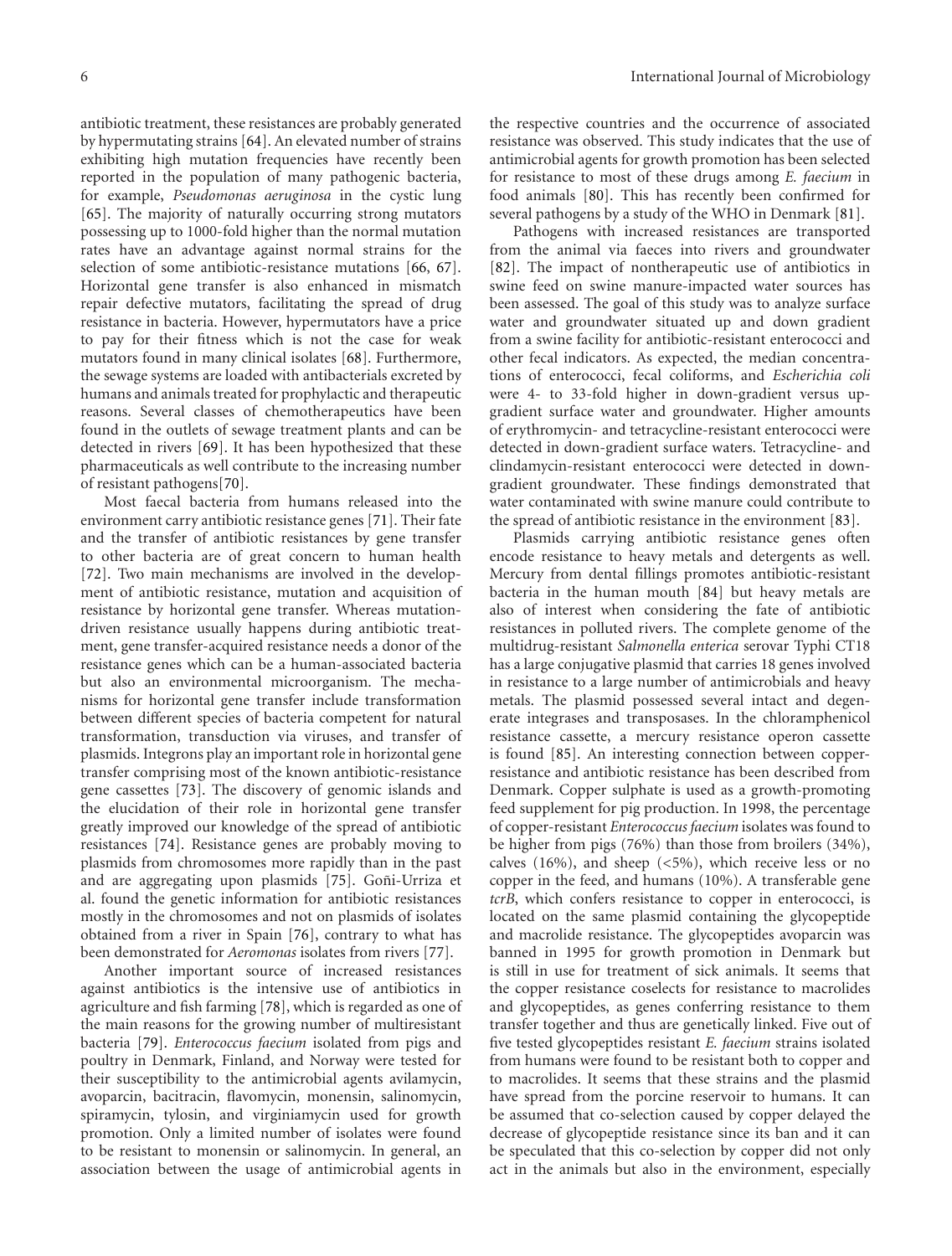in the water [\[86](#page-11-29)]. This casts a new light on the influence of polluted rivers on the survival of pathogens and antibiotic resistances [\[87\]](#page-12-0) and the specific role heavy metals have here [\[88\]](#page-12-1).

The pattern of antibiotic resistance of indicator bacteria has been used to locate the source of faecal contamination [\[89\]](#page-12-2) and a classification tree method has been developed [\[90\]](#page-12-3). Instead of detecting the source of the bacteria, this approach has been used to locate the source of the antibiotics. In a study, it was demonstrated that it was not the discharge of a hospital, as assumed, but that of a pharmaceutical plant that was associated with an increase of both single- and multiple-antibiotic resistance among *Acinetobacter* species in the sewers [\[91\]](#page-12-4). However, not all antibiotic resistances in bacteria are connected with the medical application of antibiotics. This is confirmed by the detection of antibiotic resistances in habitats that are likely to have been influenced by human activities, for example, remote places in the Arctic [\[92](#page-12-5)] or the Amazon basin [\[93\]](#page-12-6), the deep terrestrial subsurface [\[94\]](#page-12-7), or wild rodents [\[95\]](#page-12-8). To understand the spread of antibiotic resistances, one has to take into account that the pathogens are not isolated in the river but surrounded by other, nonpathogenic bacteria and a multitude of contaminants which also influence the spread of resistances [\[96\]](#page-12-9). Necessarily, human pathogens were susceptible to antibiotics before the use of these drugs for the treatment of infections. Although human commensals can provide antibiotic resistance to pathogens, in most cases, the environmental microbiota is the source for the antibiotic resistance genes [\[97](#page-12-10)]. The incidence for the resistance to ampicillin, chloramphenicol, kanamycin nalidixic acid, neomycin, and streptomycin was significantly higher of native heterotrophic bacteria than for *E. coli* isolated from several sites along a river in Australia. While multivariate analyses indicated no clear spatial pattern in the incidence of resistance in native bacteria obtained from clean and from polluted river water, *E. coli* isolated from clean water samples tended to have a lower incidence of resistance than isolates from polluted sites [\[98\]](#page-12-11). These results strongly point against application of antibiotics by humans as the only source for the multiresistant strains and support the view that soil-dwelling bacteria which are exposed to a myriad of antibiotics evolved at least some of these resistance mechanisms [\[99](#page-12-12)]. Antibiotic compounds are produced by microorganisms in the environment to protect them, but also to communicate with other microorganisms in the same habitat [\[100](#page-12-13)]. Therefore, bacteria are used to a rich diversity of antibiotics [\[101\]](#page-12-14) and have even learned to use them as carbon source [\[102](#page-12-15)]. Environmental bacteria are a reservoir of resistance determinants, the resistome that can be mobilized into the microbial community [\[103\]](#page-12-16). This suggests that the susceptibility of *E. coli* against antibiotics may not be a good bacteriological water quality parameter. Studies carried out in hospital outlets, wastewater treatment, and drinking water distribution systems nearby to the Rhine River, Germany, showed that L-lactam-hydrolysing *Enterobacteriaceae* and vancomycin-resistant Enterococci could be cultivated from all wastewater biofilms but were found less frequently in surface water biofilms [\[104](#page-12-17)]. This underlines again the

important role biofilms have as niches for pathogens as it has been shown for *Legionella pneumophila* and others [\[105\]](#page-12-18).

To determine the impact bacteria introduced into rivers in a megacity have on the antibiotic resistances, the antibiotic resistances of isolates obtained from the Tietê River along 100 km starting from the city of São Paulo, Brazil, were determined [\[35](#page-10-12)]. The data were compared with those from two German rivers. The antibiotic resistances observed in the Tietê River were generally low and decreased after the major input in São Paulo to significantly lower levels about 30 km downstream. The sensitivity for ampicillin was between 33% and 50% for strains from a given site, where the highest sensitivity came from the São Paulo site. Gentamycin showed the opposite tendency and the sensitivity increased from the São Paulo site (30%) to sites further downstream. Almost all strains tested were sensitive against kanamycin, only two isolates from São Paulo showed resistance against this antibiotic. The opposite was the case for novobiocin where only one isolate from a site downstream of São Paulo was sensitive. Most isolates were resistant against bacitracin and only 14% sensitive strains were detected. When the mean resistance of the isolates was determined it was found that each isolate from 100 km downstream of São Paulo displayed resistances against 3.57 antibiotics while those from São Paulo were resistant against 4.75 antibiotics out of the seven antibiotics tested. It is interesting to compare these results with strains obtained in Germany from the Elbe River showing moderate pollution and the Oker River with no pollution background. About a quarter of the isolates (24%) from the Elbe River were sensitive against erythromycin or ampicillin and more than half of them (53%) could be controlled by gentamycin. From the Elbe River, 65% of the isolates could be killed by at least one of the tested antibiotics and for those from the Oker River the number raised to 83%. Comparing the results from Brazil and Germany, differences in antibiotic resistances were found. While the Brazilian isolates were more susceptible for ampicillin than the German ones, the reverse was observed for gentamycin [\[106](#page-12-19)]. The knowledge about the extent and the origin of antibiotic resistances of pathogens in the environment contributes to our understanding of this phenomenon and can be used for optimal control of infections in humans. What we have learned from antibiotic resistances of environmental bacteria teaches us that there will never be a complete repression of antibiotic resistances but a decent control. To achieve this strategies to control the emergence and spread of antimicrobial resistance in hospitals, infection control should be optimized and focused on preventing the spread of infections within the health care setting and for antibiotic stewardship minimizing the emergence of multidrug-resistant organisms by promoting prudent use of antibiotics [\[107](#page-12-20)].

# **4. Pathogens Interact with the Highly Diverse Microbial Communities in Polluted Rivers**

Prokaryotes can live in any environment inhabited by higher life forms, as well as a variety of inhospitable settings that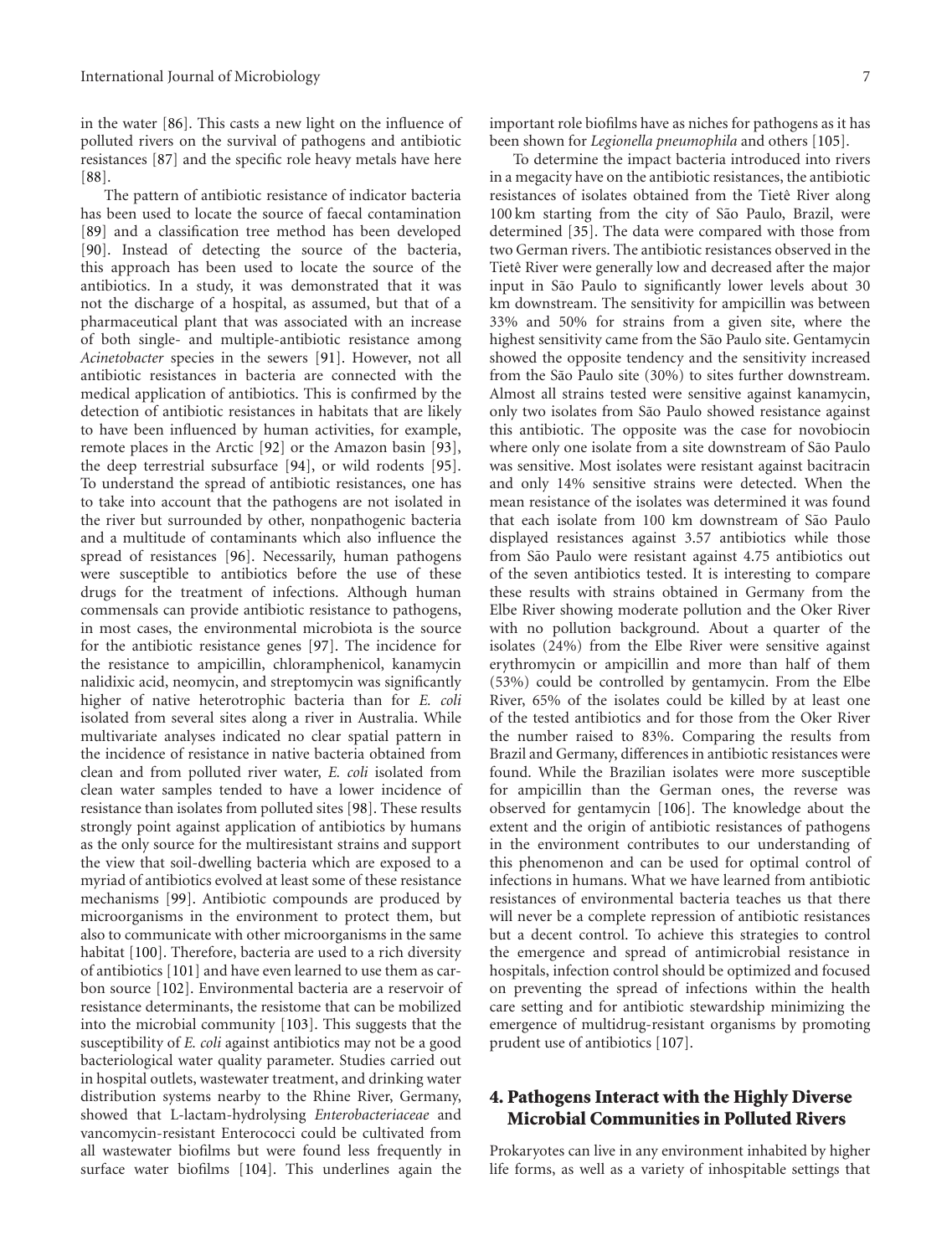any eucaryote would find too hostile [\[108](#page-12-21), [109](#page-12-22)]. Their ability to persist throughout the biosphere is based on their outstanding metabolic versatility and phenotypic plasticity. Microbes in rivers are diverse and dynamic in composition due to environmental stresses [\[110](#page-12-23)] and therefore, the composition of a microbial community in a river has been suggested as an indicator for pollution [\[111](#page-12-24)]. In most natural environments, association with a surface in a structure known as a biofilm is the prevailing microbial lifestyle [\[112,](#page-12-25) [113\]](#page-12-26). Surface association in rivers is an efficient means of staying in a favourable microenvironment rather than being swept away by the current. Through attachment, the bacteria not only position themselves on a surface, they can form strongly interacting communities and obtain the additional benefit of the phenotypic versatility of their neighbours [\[114\]](#page-12-27) as well. Microbial communities organized in biofilms show a multitude of interactions, including carbon sharing [\[115](#page-12-28)], interspecies communication [\[116\]](#page-12-29), and steep physicochemical gradients [\[117\]](#page-12-30). They are also very well protected against environmental stress factors such as heavy metals, pH shifts, salt stress, or grazing [\[118\]](#page-12-31). These characteristics make biofilms the preferred lifestyle of microorganisms in most habitats [\[119\]](#page-12-32). It has also been shown that some bacteria in river biofilms form microcolonies showing significant metal selectivity. In these microcolonies, the bacterial cells are protected by a layer of extracellular polymeric substances against heavy metals like aluminium, iron, or manganese which selectively adsorbs these ions. This protection mechanism blocks the diffusion of the metals into the microcolonies keeping the concentration of the metals at the surface of bacterial cells at subtoxic levels [\[120\]](#page-12-33). The same protection mechanism may also support selection of antibiotic resistances [\[121\]](#page-13-0).

Biofilms are also niches for several pathogens. Cholera is a serious health problem and often regarded as a classical example for water-borne diseases. The causing bacterium, *Vibrio cholerae*, is associated with epidemic and pandemic cholera. Recently, aquatic biofilms have been identified as niches for the persistence of *Vibrio cholerae* serotype O1. In laboratory microcosms, it was found that cells of *V. cholerae* O1 were nonculturable in planktonic form, but culturable in biofilms after 495 days of incubation and after animal passage [\[122\]](#page-13-1). This demonstrates that biofilms may act as a reservoir for *V. cholerae* between epidemics due to its durable viability. Cell-cell communication, known as quorum sensing, is an essential phenomenon for biofilm formation [\[123](#page-13-2), [124\]](#page-13-3). In *V. cholerae,* quorum-sensing was identified to control its pathogenicity and biofilm formation in an unusual complex mechanism composed by three parallel signaling pathways [\[125\]](#page-13-4) and these pathways certainly respond to many signals produced by other bacteria inhabiting these multispecies biofilms. In the same way, aquatic biofilms may potentially act as a reservoir for other pathogens, for example, *E. coli* O157 [\[126\]](#page-13-5). *Legionella pneumophila,* causing a severe form of pneumonia, called Legionnaires' disease or a milder form, called Pontiac fever, can be found in parasitizing protozoa, living in biofilms in river and tap water [\[127](#page-13-6)]. The pathogen *L. pneumophila* is special because it can enter the human lung through aerosols, for example, from air conditioning

or water cooling systems [\[128](#page-13-7)] causing severe epidemics, but not by consumption of contaminated drinking water.

Biofilms are not only niches for many pathogens. Due to their high cell densities, they are also a hot spot for the transfer of antibiotic resistances between different bacteria species. The development of antibiotic resistance in bacteria has two components: the selective pressure by exposure to antibiotics and the presence and exchange of resistance genes between different bacteria. Resistance genes can arise from mutations in genes that code for targets of antibiotics, for proteins involved in their uptake or efflux, or by acquisition of additional genes coding for the detoxification of antibiotics. Dissemination of resistance is mediated by clonal spread of a particular resistant strain and/or by spreading of resistance genes. The latter may involve plasmid transfer, transposition, or dissemination via integrons [\[129\]](#page-13-8). The lateral gene transfer of resistance genes depends on the cell density of the exchanging bacteria. This cell density is especially high in sewage plants with its activated sludge and in biofilms. Therefore, these habitats have been shown to be hot spots for the generation of resistant pathogens [\[130](#page-13-9)].

Although pathogenic amoebae [\[131\]](#page-13-10) and nematodes are known to occur in river waters [\[132\]](#page-13-11), many of them are not pathogenic for humans but offer niches for survival of pathogens [\[133\]](#page-13-12). It has been demonstrated that *Legionella*, *Salmonella*, *Shigella*, *Campylobacter,* or *Chlamydia* species can survive in amoebae where they are much better protected against disinfecting agents than in the free water [\[134](#page-13-13)]. Some bacterial pathogens essential require amoebae for survival, for example, *Legionella, Coxiella,* or *Chlamydia* species [\[135\]](#page-13-14). This leads to the wide field of zoonotic diseases where pathogens need eucaryotes for survival in the environment and/or as shuttle to enter the human body.

A very interesting finding contributing to our understanding of the survival of pathogens in river water has been recently reported. The survival of *E. coli* O157:H7 in fresh water from the Ganges River was compared with the survival in 8-year-old water and in Milli Q water. It was found that the survival time was 3 days in fresh water and 7 days in 8 year-old water, while in the Milli Q water it was more than 30 days. Survival of *E. coli* O157:H7 was greater in boiled water compared with sterile-filtrated water, indicating heatlabile compounds influencing the survival of *E. coli* O157:H7 in the river water. These results suggest that Ganges River water has certain novel antimicrobial attributes which may influence the survival of pathogens [\[136\]](#page-13-15). The nature of the underlying mechanism is still unknown and anything from antimicrobial peptides to bacteriophages may explain the effect.

#### **5. Conclusions**

Polluted rivers harbour microbial communities which are highly diverse and dynamic. However, microbial communities in polluted rivers display not only broad functional diversities, but they usually also include bacteria which are pathogenic for humans and livestock. The occurrence of pathogenic bacteria in river water is highly enhanced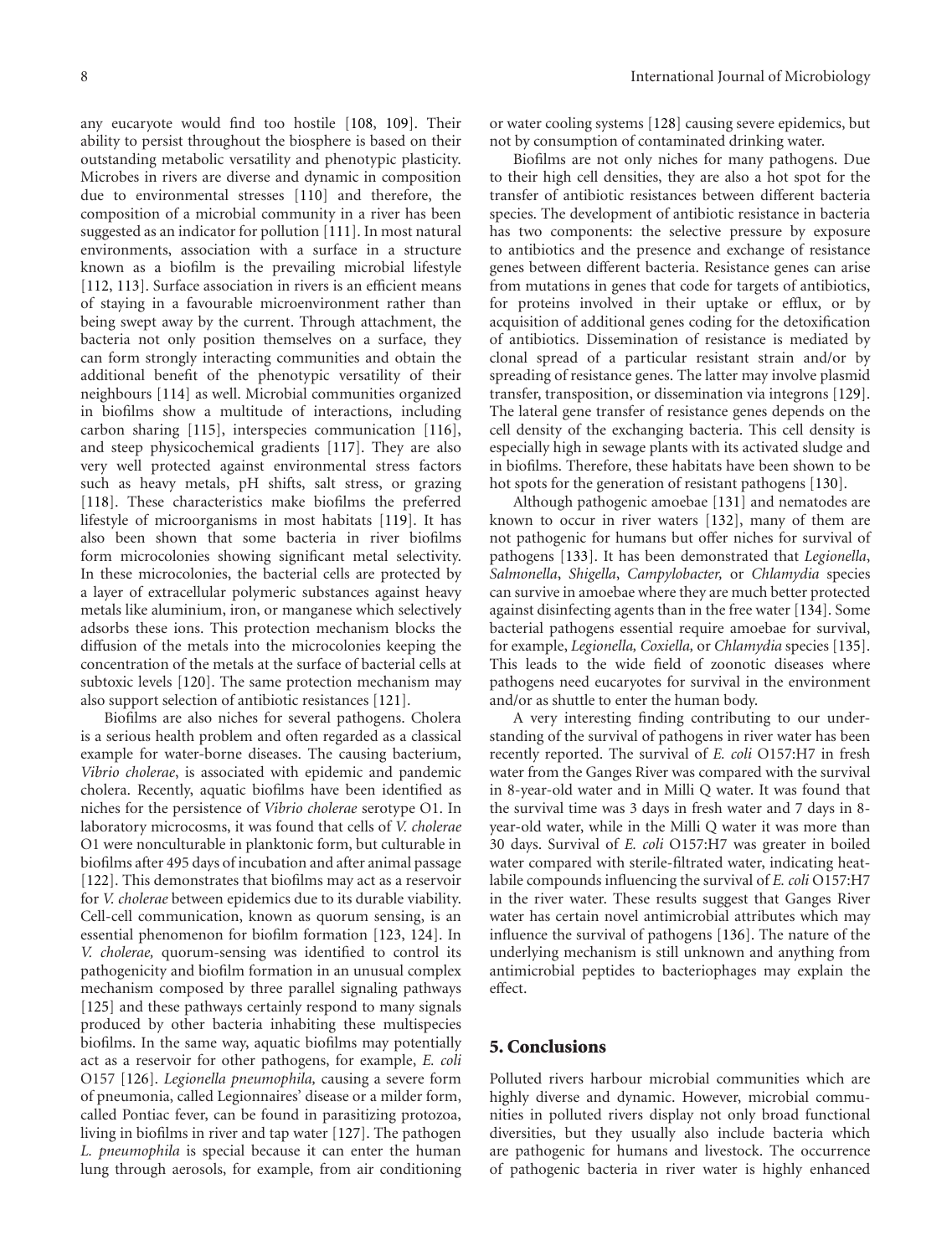near megacities where wastewater treatment is incomplete but also after breakdown of sewage plants, for example, after flooding or earthquakes. Although the cell number of pathogens declines with the distance to the point source, pathogenic bacteria in river water constitute also a potential threat because of increasing resistances against many antibiotics. They adapt to the conditions and environmental changes specific for their habitats and settle in niches where they benefit the most. Due to their organization in consortia and in biofilms, they are able to tolerate conditions which are not tolerable for the free floating cell and they exchange genetic information including resistances against several antibiotics.

Many efforts have been undertaken to control pathogens in waste water and to minimize their cell numbers in rivers and lakes. As has been impressively described in the three United Nations World Water Development Reports, much has been achieved but much has still to be done. Especially in countries with low income, fast growing populations, and severe water stress, infection rates by water-borne pathogens is high. The struggle for clean water for everyone has to be put into the framework of global warming with its increase in water stress in many countries and higher frequencies in extreme weather situations. The results will enhance the outbreak of severe infections of many citizens. Currently, the majority of these diseases are caused by classical waterrelated pathogens, however, newly recognized pathogens are being identified presenting important additional risks. To tackle these challenges, not only huge efforts in low-cost technical solutions, socioeconomic support, and governance activities are needed, but also a deeper knowledge about the pathogens is required. We need a close meshed net of monitoring of pathogens in the water of large cities, especially megacities, we need low-cost and fast protocols to quantify pathogens, preferably at genus-level, and we need to broaden our understanding of the fate of human pathogens in the environment and to identify niches for their survival. We also need to know how climate changes will influence the survival of pathogens in rivers and the emergence of new pathogens [\[137](#page-13-16)] and whether changes in the natural ecosystems will also lead to changes in the resistance of human pathogens. This will contribute to the knowledge base for the control of human pathogens in megacities and to an improved management of disasters.

#### **Acknowledgment**

The financial support by the grant "Risk Habitat Megacity" of the Helmholtz Association is greatly acknowledged.

#### <span id="page-9-0"></span>**References**

- <span id="page-9-1"></span>[1] E. H. Decker, S. Elliott, and F. A. Smith, "Megacities and the environment," *The Scientific World Journal*, vol. 2, pp. 374– 386, 2002.
- <span id="page-9-2"></span>[2] M. R. Montgomery, "The urban transformation of the developing world," *Science*, vol. 319, no. 5864, pp. 761–764, 2008.
- <span id="page-9-3"></span>[3] United Nations Educational, Scientific and Cultural Organizations (UNESCO), *Water for people—water for life, The United Nations world water development report 1*, Barcelona, Spain, 2003.
- <span id="page-9-4"></span>[4] D. E. Bloom, D. Canning, and G. Fink, "Urbanization and the wealth of nations," *Science*, vol. 319, no. 5864, pp. 772– 775, 2008.
- <span id="page-9-5"></span>[5] C. Dye, "Health and urban living," *Science*, vol. 319, no. 5864, pp. 766–769, 2008.
- <span id="page-9-6"></span>[6] UN-HABITAT/(United Nations Human Settlement Programme), *The Challenge of Slums: Global Report on Human Settlements*, Earthscan, London, UK, 2003.
- <span id="page-9-7"></span>[7] J. Cohen, "Pipe dreams come true," *Science*, vol. 319, no. 5864, pp. 745–746, 2008.
- <span id="page-9-8"></span>[8] M. J. Paul and J. L. Meyer, "Streams in the urban landscape," *Annual Review of Ecology and Systematics*, vol. 32, pp. 333– 365, 2001.
- <span id="page-9-9"></span>[9] United Nations Educational, Scientific and Cultural Organizations (UNESCO), "Water—a shared responsibility," The United Nations world water development report 2, Paris, France, 2006.
- <span id="page-9-10"></span>[10] United Nations (UN), *World Urbanization Prospects. The 2003 Revision*, United Nations Publications, New York, NY, USA, 2003.
- <span id="page-9-11"></span>[11] F. Wenzel, F. Bendimerad, and R. Sinha, "Megacities megarisks," *Natural Hazards*, vol. 42, no. 3, pp. 481–491, 2007.
- <span id="page-9-12"></span>[12] M. Batty, "The size, scale, and shape of cities," *Science*, vol. 319, no. 5864, pp. 769–771, 2008.
- <span id="page-9-13"></span>[13] O. Varis, A. K. Biswas, C. Tortajada, and J. Lundqvist, "Megacities and water management," *International Journal of Water Resources Development*, vol. 22, no. 2, pp. 377–394, 2006.
- <span id="page-9-15"></span>[14] American Public Health Association (APHA), the American Water Works Association (AWWA), and the Water Environment Federation (WEF), "Standard Methods for the Examination of Water and Wastewater," London, UK, 1368 pages, 2005.
- <span id="page-9-16"></span>[15] C. A. Almeida, S. Quintar, P. González, and M. A. Mallea, "Influence of urbanization and tourist activities on the water quality of the Potrero de los Funes River (San Luis, Argentina)," *Environmental Monitoring and Assessment*, vol. 133, no. 1–3, pp. 459–465, 2007.
- <span id="page-9-14"></span>[16] CETESB (Companhia de Tecnologia de Saneamento Ambiental), Secretary of state of the environment, "Annual report on the interior water quality of the state of São Paulo," São Paulo, Brazil, 2009, [http://www.cetesb.sp.gov.br/.](http://www.cetesb.sp.gov.br/)
- <span id="page-9-17"></span>[17] T. M. Straub and D. P. Chandler, "Towards a unified system for detecting waterborne pathogens," *Journal of Microbiological Methods*, vol. 53, no. 2, pp. 185–197, 2003.
- <span id="page-9-18"></span>[18] J. D. Oliver, "Recent findings on the viable but nonculturable state in pathogenic bacteria," *FEMS Microbiology Reviews*, vol. 34, no. 4, pp. 415–425, 2010.
- <span id="page-9-19"></span>[19] D. McDougald, S. A. Rice, D. Weichart, and S. Kjelleberg, "Nonculturability: adaptation or debilitation?" *FEMS Microbiology Ecology*, vol. 25, no. 1, pp. 1–9, 1998.
- <span id="page-9-20"></span>[20] M. S. Rappé and S. J. Giovannoni, "The uncultured microbial majority," *Annual Review of Microbiology*, vol. 57, pp. 369– 394, 2003.
- <span id="page-9-21"></span>[21] N. B. Grimm, S. H. Faeth, N. E. Golubiewski et al., "Global change and the ecology of cities," *Science*, vol. 319, no. 5864, pp. 756–760, 2008.
- <span id="page-9-22"></span>[22] M. Sugiyama, H. Shiogama, and S. Emori, "Precipitation extreme changes exceeding moisture content increases in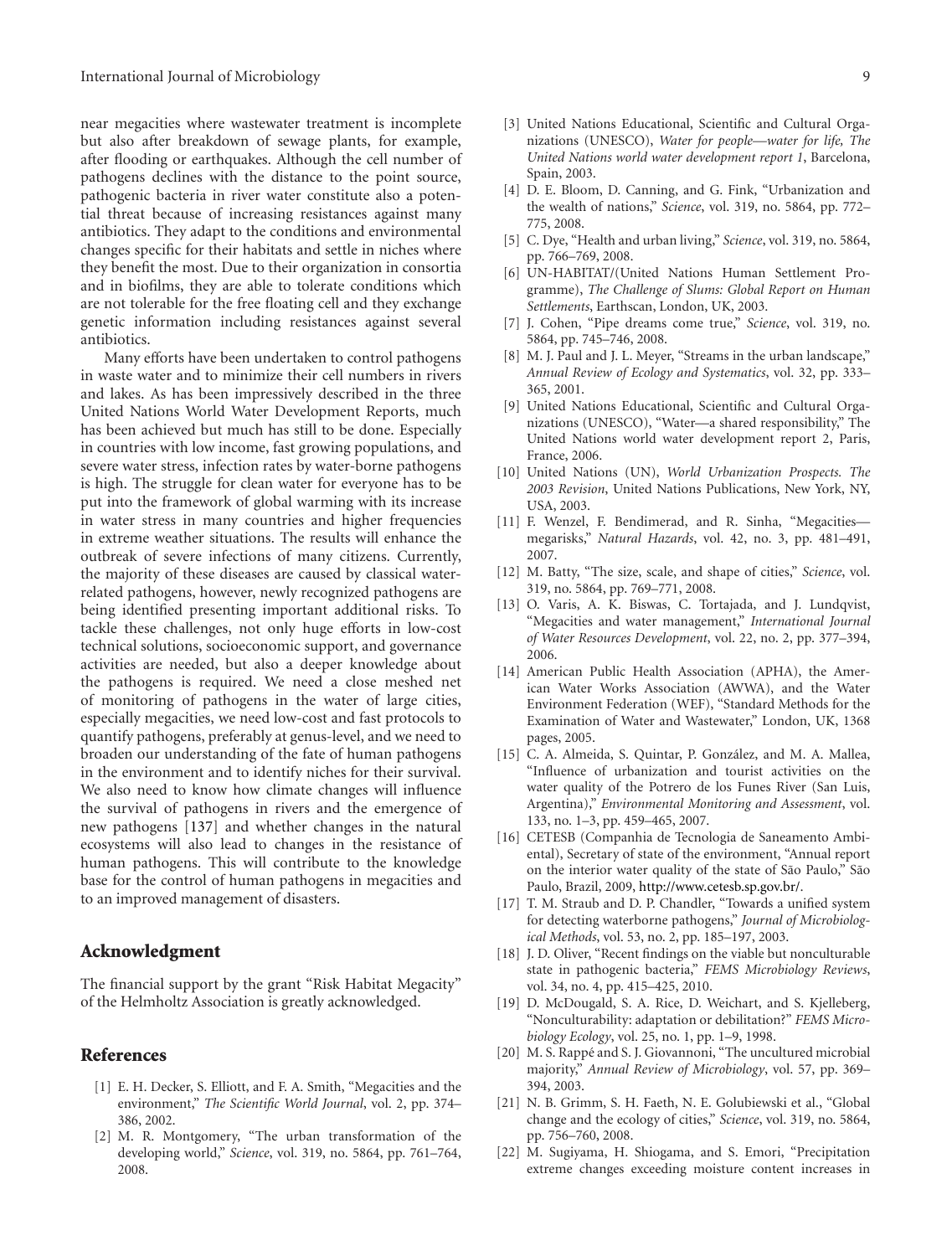- <span id="page-10-0"></span>[23] World Water Assessment Programme, "Water in a changing world," The United Nations world water development report 3, UNESCO, Paris, France/Earthscan, London, UK, 2009.
- <span id="page-10-1"></span>[24] R. Villalba, A. Lara, J. A. Boninsegna et al., "Large-scale temperature changes across the southern Andes: 20thcentury variations in the context of the past 400 years," *Climatic Change*, vol. 59, no. 1-2, pp. 177–232, 2003.
- <span id="page-10-2"></span>[25] S. Levitus, J. I. Antonov, T. P. Boyer, and C. Stephens, "Warming of the world oceans," *Science*, vol. 287, pp. 2225– 2229.
- <span id="page-10-3"></span>[26] N. A. Keath and R. R. Brown, "Extreme events: being prepared for the pitfalls with progressing sustainable urban water management," *Water Science and Technology*, vol. 59, no. 7, pp. 1271–1280, 2009.
- <span id="page-10-4"></span>[27] F. C. Cabello, "Heavy use of prophylactic antibiotics in aquaculture: a growing problem for human and animal health and for the environment," *Environmental Microbiology*, vol. 8, no. 7, pp. 1137–1144, 2006.
- <span id="page-10-5"></span>[28] J. Marshall, "Environmental health: megacity, mega mess," *Nature*, vol. 437, no. 7057, pp. 312–314, 2005.
- <span id="page-10-6"></span>[29] B. D. Slenning, "Global climate change and implications for disease emergence," *Veterinary Pathology*, vol. 47, no. 1, pp. 28–33, 2010.
- <span id="page-10-7"></span>[30] WHO, *Emerging Issues in Water and Infectious Disease*, World Health Organization, France, 2003.
- <span id="page-10-8"></span>[31] WHO, "Overcoming antibiotic resistance," World Health Organization Report in Infectious Diseases, World Health Organization, Geneva, Switzeland, 2000.
- <span id="page-10-9"></span>[32] L. H. Taylor, S. M. Latham, and M. E.J. Woolhouse, "Risk factors for human disease emergence," *Philosophical Transactions of the Royal Society B*, vol. 356, no. 1411, pp. 983–989, 2001.
- <span id="page-10-10"></span>[33] S. K. Niyogi, "Shigellosis," *Journal of Microbiology*, vol. 43, no. 2, pp. 133–143, 2005.
- <span id="page-10-11"></span>[34] W.-R. Abraham, A. J. Macedo, L. H. Gomes, and F. C. A. Tavares, "Occurrence and resistance of pathogenic bacteria along the Tietê River downstream of São Paulo in Brazil," *Clean*, vol. 35, no. 4, pp. 339–347, 2007.
- <span id="page-10-12"></span>[35] K. C. Ho, Y. L. Chow, and J. T. S. Yau, "Chemical and microbiological qualities of The East River (Dongjiang) water, with particular reference to drinking water supply in Hong Kong," *Chemosphere*, vol. 52, no. 9, pp. 1441–1450, 2003.
- <span id="page-10-13"></span>[36] S. Hamner, A. Tripathi, R. K. Mishra et al., "The role of water use patterns and sewage pollution in incidence of water-borne/enteric diseases along the Ganges River in Varanasi, India," *International Journal of Environmental Health Research*, vol. 16, no. 2, pp. 113–132, 2006.
- <span id="page-10-14"></span>[37] P. Lata, S. Ram, M. Agrawal, and R. Shanker, "Enterococci in river Ganga surface waters: propensity of species distribution, dissemination of antimicrobial-resistance and virulence-markers among species along landscape," *BMC Microbiology*, vol. 9, article no. 140, pp. 1–10, 2009.
- <span id="page-10-15"></span>[38] P. Kaur, A. Chakraborti, and A. Asea, "Enteroaggregative *Escherichia coli*: an emerging enteric food borne pathogen," *Interdisciplinary Perspectives on Infectious Diseases*, vol. 2010, Article ID 254159, 10 pages, 2010.
- <span id="page-10-16"></span>[39] H. Karch, P. I. Tarr, and M. Bielaszewska, "Enterohaemorrhagic *Escherichia coli* in human medicine," *International Journal of Medical Microbiology*, vol. 295, no. 6-7, pp. 405– 418, 2005.
- <span id="page-10-17"></span>[40] J. Y. Lim, J. W. Yoon, and C. J. Hovde, "A brief overview of *Escherichia coli* O157:H7 and its plasmid O157," *Journal of Microbiology and Biotechnology*, vol. 20, no. 1, pp. 1–10, 2010.
- <span id="page-10-18"></span>[41] S. Hamner, S. C. Broadaway, V. B. Mishra et al., "Isolation of potentially pathogenic *Escherichia coli* O157:H7 from the Ganges River," *Applied and Environmental Microbiology*, vol. 73, no. 7, pp. 2369–2372, 2007.
- <span id="page-10-19"></span>[42] S. Ram, P. Vajpayee, and R. Shanker, "Prevalence of multiantimicrobial-agent resistant shiga toxin and enterotoxin producing *Escherichia coli* in surface waters of river Ganga," *Environmental Science and Technology*, vol. 41, no. 21, pp. 7383–7388, 2007.
- <span id="page-10-20"></span>[43] J. Venglovsky, N. Sasakova, and I. Placha, "Pathogens and antibiotic residues in animal manures and hygienic and ecological risks related to subsequent land application," *Bioresource Technology*, vol. 100, no. 22, pp. 5386–5391, 2009.
- <span id="page-10-21"></span>[44] J. A. Thurston-Enriquez, J. E. Gilley, and B. Eghball, "Microbial quality of runoff following land application of cattle manure and swine slurry," *Journal of Water and Health*, vol. 3, no. 2, pp. 157–171, 2005.
- <span id="page-10-22"></span>[45] L. M. C. Hall and S. K. Henderson-Begg, "Hypermutable bacteria isolated from humans—a critical analysis," *Microbiology*, vol. 152, no. 9, pp. 2505–2514, 2006.
- <span id="page-10-23"></span>[46] C. Kiewitz and B. Tümmler, "Sequence diversity of Pseu*domonas aeruginosa*: impact on population structure and genome evolution," *Journal of Bacteriology*, vol. 182, no. 11, pp. 3125–3135, 2000.
- <span id="page-10-24"></span>[47] J.-P. Pirnay, S. Matthijs, H. Colak et al., "Global *Pseudomonas aeruginosa* biodiversity as reflected in a Belgian river," *Environmental Microbiology*, vol. 7, no. 7, pp. 969–980, 2005.
- <span id="page-10-25"></span>[48] P. Karanis, "A review of an emerging waterborne medical important parasitic protozoan," *Japan, Journal of Protozoology*, vol. 39, no. 1, pp. 5–18, 2006.
- <span id="page-10-26"></span>[49] N. Nwachcuku and C. P. Gerba, "Emerging waterborne pathogens: can we kill them all?" *Current Opinion in Biotechnology*, vol. 15, no. 3, pp. 175–180, 2004.
- <span id="page-10-27"></span>[50] G. M. Merlani and P. Francioli, "Established and emerging waterborne nosocomial infections," *Current Opinion in Infectious Diseases*, vol. 16, no. 4, pp. 343–347, 2003.
- <span id="page-10-28"></span>[51] E. J. Anaissie, R. T. Kuchar, J. H. Rex et al., "Fusariosis associated with pathogenic *Fusarium* species colonization of a hospital water systemml: a new paradigm for the epidemiology of opportunistic mold infections," *Clinical Infectious Diseases*, vol. 33, no. 11, pp. 1871–1878, 2001.
- <span id="page-10-29"></span>[52] E. J. Anaissie, S. L. Stratton, M. C. Dignani et al., "Pathogenic *Aspergillus* species recovered from a hospital water systemml: a 3-year prospective study," *Clinical Infectious Diseases*, vol. 34, no. 6, pp. 780–789, 2002.
- <span id="page-10-30"></span>[53] T. M. Straub and D. P. Chandler, "Towards a unified system for detecting waterborne pathogens," *Journal of Microbiological Methods*, vol. 53, no. 2, pp. 185–197, 2003.
- <span id="page-10-31"></span>[54] S. Okabe and Y. Shimazu, "Persistence of host-specific *Bacteroides-Prevotella* 16S rRNA genetic markers in environmental waters: effects of temperature and salinity," *Applied Microbiology and Biotechnology*, vol. 76, no. 4, pp. 935–944, 2007.
- <span id="page-10-32"></span>[55] M. Arvanitidou, K. Kanellou, and D. G. Vagiona, "Diversity of *Salmonella* spp. and fungi in northern Greek rivers and their correlation to fecal pollution indicators," *Environmental Research*, vol. 99, no. 2, pp. 278–284, 2005.
- <span id="page-10-33"></span>[56] K. St-Pierre, S. Lévesque, E. Frost, N. Carrier, R. D. Arbeit, and S. Michaud, "Thermotolerant coliforms are not a good surrogate for *Campylobacter* spp. in environmental water,"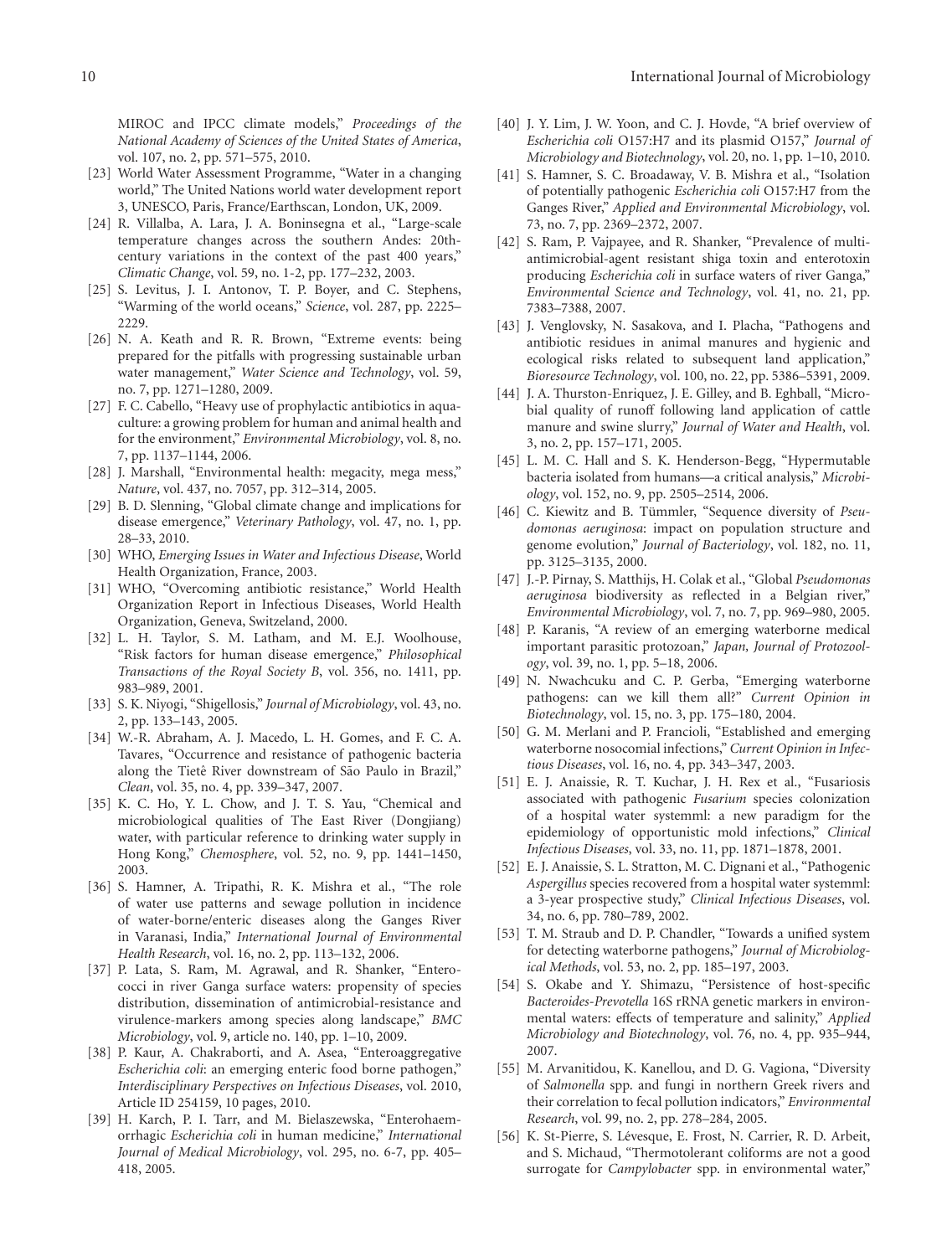*Applied and Environmental Microbiology*, vol. 75, no. 21, pp. 6736–6744, 2009.

- <span id="page-11-0"></span>[57] I. Kühn, G. Allestam, T. A. Stenstrom, and R. Mollby, "Biochemical fingerprinting of water coliform bacteria, a new method for measuring phenotypic diversity and for comparing different bacterial populations," *Applied and Environmental Microbiology*, vol. 57, no. 11, pp. 3171–3177, 1991.
- <span id="page-11-1"></span>[58] I. Kühn, G. Allestam, M. Engdahl, and T.-A. Stenström, "Biochemical fingerprinting of coliform bacterial populations comparisons between polluted river water and factory effluents," *Water Science and Technology*, vol. 35, no. 11-12, pp. 343–350, 1997.
- <span id="page-11-2"></span>[59] W. Ahmed, R. Neller, and M. Katouli, "Evidence of septic system failure determined by a bacterial biochemical fingerprinting method," *Journal of Applied Microbiology*, vol. 98, no. 4, pp. 910–920, 2005.
- <span id="page-11-3"></span>[60] D. R. Call, M. K. Borucki, and F. J. Loge, "Detection of bacterial pathogens in environmental samples using DNA microarrays," *Journal of Microbiological Methods*, vol. 53, no. 2, pp. 235–243, 2003.
- <span id="page-11-4"></span>[61] J. R. Stewart, R. J. Gast, R. S. Fujioka et al., "The coastal environment and human health: microbial indicators, pathogens, sentinels and reservoirs," *Environmental Health*, vol. 7, supplement 2, article no. S3, 2008.
- <span id="page-11-5"></span>[62] A. Fleming, "On the antibacterial action of cultures of a *Penicillium*, with special reference to their use in the isolation of *B. influenzæ*," *Reviews of Infectious Diseases*, vol. 10, no. 31, pp. 226–236, 1929.
- <span id="page-11-6"></span>[63] S. B. Levy and B. Marshall, "Antibacterial resistance worldwide: causes, challenges and responses," *Nature Medicine*, vol. 10, no. 12, pp. S122–S129, 2004.
- <span id="page-11-7"></span>[64] N. Woodford and M. J. Ellington, "The emergence of antibiotic resistance by mutation," *Clinical Microbiology and Infection*, vol. 13, no. 1, pp. 5–18, 2007.
- <span id="page-11-8"></span>[65] A. Oliver, R. Cantón, P. Campo, F. Baquero, and J. Blázquez, "High frequency of hypermutable *Pseudomonas aeruginosa* in cystic fibrosis lung infection," *Science*, vol. 288, no. 5469, pp. 1251–1253, 2000.
- <span id="page-11-9"></span>[66] J. E. LeClerc, B. Li, W. L. Payne, and T. A. Cebula, "High mutation frequencies among *Escherichia coli* and *Salmonella* pathogens," *Science*, vol. 274, no. 5290, pp. 1208–1211, 1996.
- <span id="page-11-10"></span>[67] M. D. Macía, D. Blanquer, B. Togores, J. Sauleda, J. L. Pérez, and A. Oliver, "Hypermutation is a key factor in development of multiple-antimicrobial resistance in *Pseudomonas aeruginosa* strains causing chronic lung infections," *Antimicrobial Agents and Chemotherapy*, vol. 49, no. 8, pp. 3382–3386, 2005.
- <span id="page-11-11"></span>[68] M.-R. Baquero, A. I. Nilsson, M. D. C. Turrientes et al., "Polymorphic mutation frequencies in *Escherichia coli*: emergence of weak mutators in clinical isolates," *Journal of Bacteriology*, vol. 186, no. 16, pp. 5538–5542, 2004.
- <span id="page-11-12"></span>[69] K. Kümmerer, "Antibiotics in the aquatic environment-a review—part I," *Chemosphere*, vol. 75, no. 4, pp. 417–434, 2009.
- <span id="page-11-13"></span>[70] E.-B. Goh, G. Yim, W. Tsui, J. McClure, M. G. Surette, and J. Davies, "Transcriptional modulation of bacterial gene expression by subinhibitory concentrations of antibiotics," *Proceedings of the National Academy of Sciences of the United States of America*, vol. 99, no. 26, pp. 17025–17030, 2002.
- <span id="page-11-14"></span>[71] H. K. Allen, J. Donato, H. H. Wang, K.A. Cloud-Hansen, J. Davies, and J. Handelsman, "Call of the wild: antibiotic resistance genes in natural environments," *Nature Reviews Microbiology*, vol. 8, no. 4, pp. 251–259, 2010.
- <span id="page-11-15"></span>[72] B. H. Normark and S. Normark, "Evolution and spread of antibiotic resistance," *Journal of Internal Medicine*, vol. 252, no. 2, pp. 91–106, 2002.
- <span id="page-11-16"></span>[73] D. Mazel, "Integrons: agents of bacterial evolution," *Nature Reviews Microbiology*, vol. 4, no. 8, pp. 608–620, 2006.
- <span id="page-11-17"></span>[74] M. Juhas, J. R. Van Der Meer, M. Gaillard, R. M. Harding, D. W. Hood, and D. W. Crook, "Genomic islands: tools of bacterial horizontal gene transfer and evolution," *FEMS Microbiology Reviews*, vol. 33, no. 2, pp. 376–393, 2009.
- <span id="page-11-18"></span>[75] M. Barlow, "What antimicrobial resistance has taught us about horizontal gene transfer," *Methods in Molecular Biology*, vol. 532, pp. 397–411, 2009.
- <span id="page-11-19"></span>[76] M. Goñi-Urriza, M. Capdepuy, C. Arpin, N. Raymond, and C. Q. Pierre Caumette, "Impact of an urban effluent on antibiotic resistance of riverine *Enterobacteriaceae* and *Aeromonas* spp," *Applied and Environmental Microbiology*, vol. 66, no. 1, pp. 125–132, 2000.
- <span id="page-11-20"></span>[77] G. Rhodes, G. Huys, J. Swings et al., "Distribution of oxytetracycline resistance plasmids between aeromonads in hospital and aquaculture environments: implication of *Tn1721* in dissemination of the tetracycline resistance determinant Tet A," *Applied and Environmental Microbiology*, vol. 66, no. 9, pp. 3883–3890, 2000.
- <span id="page-11-21"></span>[78] A. S. Schmidt, M. S. Bruun, I. Dalsgaard, K. Pedersen, and J. L. Larsen, "Occurrence of antimicrobial resistance in fishpathogenic and environmental bacteria associated with four danish rainbow trout farms," *Applied and Environmental Microbiology*, vol. 66, no. 11, pp. 4908–4915, 2000.
- <span id="page-11-22"></span>[79] D. J. Austin, K. G. Kristinsson, and R. M. Anderson, "The relationship between the volume of antimicrobial consumption in human communities and the frequency of resistance," *Proceedings of the National Academy of Sciences of the United States of America*, vol. 96, no. 3, pp. 1152–1156, 1999.
- <span id="page-11-23"></span>[80] F. M. Aarestrup, H. Kruse, E. Tast, A. M. Hammerum, and L. B. Jensen, "Associations between the use of antimicrobial agents for growth promotion and the occurrence of resistance among *Enterococcus faecium* from broilers and pigs in Denmark, Finland, and Norway," *Microbial Drug Resistance*, vol. 6, no. 1, pp. 63–70, 2000.
- <span id="page-11-24"></span>[81] D. Ferber, "Antibiotic resistance. WHO advises kicking the livestock antibiotic habit," *Science*, vol. 301, no. 5636, p. 1027, 2003.
- <span id="page-11-25"></span>[82] F. Baquero, J.-L. Martínez, and R. Cantón, "Antibiotics and antibiotic resistance in water environments," *Current Opinion in Biotechnology*, vol. 19, no. 3, pp. 260–265, 2008.
- <span id="page-11-26"></span>[83] A. R. Sapkota, F. C. Curriero, K. E. Gibson, and K. J. Schwab, "Antibiotic-resistant enterococci and fecal indicators in surface water and groundwater impacted by a concentrated swine feeding operation," *Environmental Health Perspectives*, vol. 115, no. 7, pp. 1040–1045, 2007.
- <span id="page-11-27"></span>[84] A. O. Summers, J. Wireman, M. J. Vimy et al., "Mercury released from dental 'silver' fillings provokes an increase in mercury- and antibiotic-resistant bacteria in oral and intestinal floras of primates," *Antimicrobial Agents and Chemotherapy*, vol. 37, no. 4, pp. 825–834, 1993.
- <span id="page-11-28"></span>[85] J. Parkhill, G. Dougan, K. D. James et al., "Complete genome sequence of a multiple drug resistant *Salmonella enterica* serovar Typhi CT18," *Nature*, vol. 413, no. 6858, pp. 848–852, 2001.
- <span id="page-11-29"></span>[86] H. Hasman and F. M. Aarestrup, "Relationship between copper, glycopeptide, and macrolide resistance among *Enterococcus faecium* strains isolated from pigs in Denmark between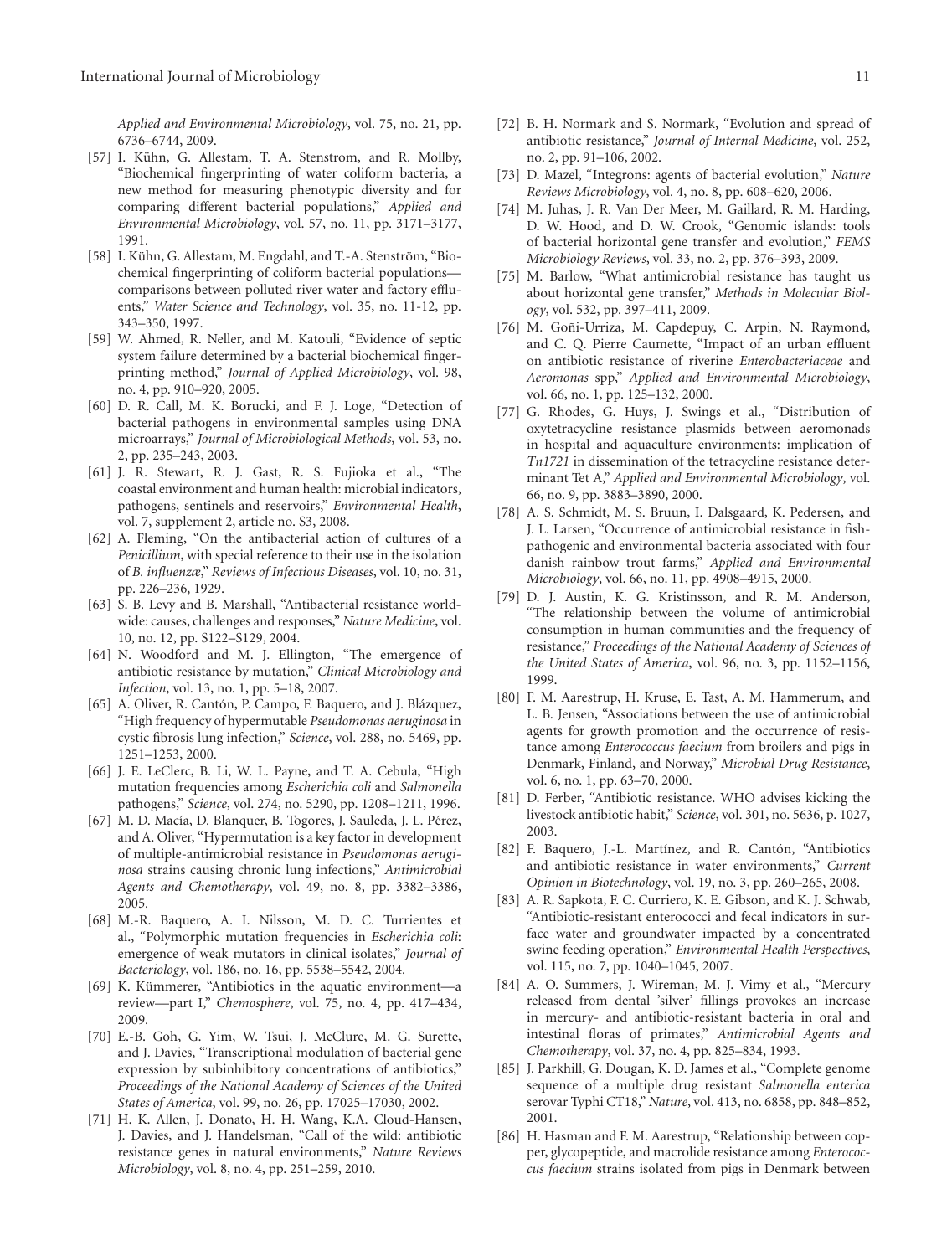1997 and 2003," *Antimicrobial Agents and Chemotherapy*, vol. 49, no. 1, pp. 454–456, 2005.

- <span id="page-12-0"></span>[87] P. K. Dhakephalkar and B. A. Chopade, "High levels of multiple metal resistance and its correlation to antibiotic resistance in environmental isolates of *Acinetobacter*," *BioMetals*, vol. 7, no. 1, pp. 67–74, 1994.
- <span id="page-12-1"></span>[88] S. Silver and L. T. Phung, "Bacterial heavy metal resistance: new surprises," *Annual Review of Microbiology*, vol. 50, pp. 753–789, 1996.
- <span id="page-12-2"></span>[89] V. J. Harwood, J. Whitlock, and V. Withington, "Classification of antibiotic resistance patterns of indicator bacteria by discriminant analysis: use in predicting the source of fecal contamination in subtropical waters," *Applied and Environmental Microbiology*, vol. 66, no. 9, pp. 3698–3704, 2000.
- <span id="page-12-3"></span>[90] B. Price, E. A. Venso, M. F. Frana, J. Greenberg, A. Ware, and L. Currey, "Classification tree method for bacterial source tracking with antibiotic resistance analysis data," *Applied and Environmental Microbiology*, vol. 72, no. 5, pp. 3468–3475, 2006.
- <span id="page-12-4"></span>[91] L. Guardabassi, A. Petersen, J. E. Olsen, and A. Dalsgaard, "Antibiotic resistance in *Acinetobacter* spp. isolated from sewers receiving waste effluent from a hospital and a pharmaceutical plant," *Applied and Environmental Microbiology*, vol. 64, no. 9, pp. 3499–3502, 1998.
- <span id="page-12-5"></span>[92] H. K. Allen, L. A. Moe, J. Rodbumrer, A. Gaarder, and J. Handelsman, "Functional metagenomics reveals diverse *β*lactamases in a remote Alaskan soil," *ISME Journal*, vol. 3, no. 2, pp. 243–251, 2009.
- <span id="page-12-6"></span>[93] A. Bartoloni, L. Pallecchi, H. Rodríguez et al., "Antibiotic resistance in a very remote Amazonas community," *International Journal of Antimicrobial Agents*, vol. 33, no. 2, pp. 125– 129, 2009.
- <span id="page-12-7"></span>[94] M. G. Brown and D. L. Balkwill, "Antibiotic resistance in bacteria isolated from the deep terrestrial subsurface," *Microbial Ecology*, vol. 57, no. 3, pp. 484–493, 2009.
- <span id="page-12-8"></span>[95] M. A. Gilliver, M. Bennett, M. Begon, S. M. Hazel, and C. A. Hart, "Antibiotic resistance found in wild rodents," *Nature*, vol. 401, no. 6750, pp. 233–234, 1999.
- <span id="page-12-9"></span>[96] J. L. Martinez, "The role of natural environments in the evolution of resistance traits in pathogenic bacteria," *Proceedings of the Royal Society B*, vol. 276, no. 1667, pp. 2521–2530, 2009.
- <span id="page-12-10"></span>[97] J. Davies, "Inactivation of antibiotics and the dissemination of resistance genes," *Science*, vol. 264, no. 5157, pp. 375–382, 1994.
- <span id="page-12-11"></span>[98] P. I. Boon and M. Cattanach, "Antibiotic resistance of native and faecal bacteria isolated from rivers, reservoirs and sewage treatment facilities in Victoria, south-eastern Australia," *Letters in Applied Microbiology*, vol. 28, no. 3, pp. 164–168, 1999.
- <span id="page-12-12"></span>[99] A. Alonso, P. Sánchez, and J. L. Martínez, "Environmental selection of antibiotic resistance genes," *Environmental Microbiology*, vol. 3, no. 1, pp. 1–9, 2001.
- <span id="page-12-13"></span>[100] J. L. Martínez, "Antibiotics and antibiotic resistance genes in natural environments," *Science*, vol. 321, no. 5887, pp. 365– 367, 2008.
- <span id="page-12-14"></span>[101] H. P. Bais, B. Prithiviraj, A. K. Jha, F. M. Ausubel, and J. M. Vivanco, "Mediation of pathogen resistance by exudation of antimicrobials from roots," *Nature*, vol. 434, no. 7030, pp. 217–221, 2005.
- <span id="page-12-15"></span>[102] G. Dantas, M. O. A. Sommer, R. D. Oluwasegun, and G. M. Church, "Bacteria subsisting on antibiotics," *Science*, vol. 320, no. 5872, pp. 100–103, 2008.
- <span id="page-12-16"></span>[103] V. M. D'Costa, K. M. McGrann, D. W. Hughes, and G. D. Wright, "Sampling the antibiotic resistome," *Science*, vol. 311, no. 5759, pp. 374–377, 2006.
- <span id="page-12-17"></span>[104] T. Schwartz, W. Kohnen, B. Jansen, and U. Obst, "Detection of antibiotic-resistant bacteria and their resistance genes in wastewater, surface water, and drinking water biofilms," *FEMS Microbiology Ecology*, vol. 43, no. 3, pp. 325–335, 2003.
- <span id="page-12-18"></span>[105] P. Declerck, "Biofilms: the environmental playground of *Legionella pneumophila*," *Environmental Microbiology*, vol. 12, no. 3, pp. 557–566, 2010.
- <span id="page-12-19"></span>[106] W.-R. Abraham and D. F. Wenderoth, "Fate of facultative pathogenic microorganisms during and after the flood of the Elbe and Mulde rivers in August 2002," *Acta Hydrochimica et Hydrobiologica*, vol. 33, no. 5, pp. 449–454, 2005.
- <span id="page-12-20"></span>[107] D. J. Anderson and K. S. Kaye, "Controlling antimicrobial resistance in the hospital," *Infectious Disease Clinics of North America*, vol. 23, no. 4, pp. 847–864, 2009.
- <span id="page-12-21"></span>[108] P. López-García and D. Moreira, "Tracking microbial biodiversity through molecular and genomic ecology," *Research in Microbiology*, vol. 159, no. 1, pp. 67–73, 2008.
- <span id="page-12-22"></span>[109] E. F. DeLong and N. R. Pace, "Environmental diversity of bacteria and archaea," *Systematic Biology*, vol. 50, no. 4, pp. 470–478, 2001.
- <span id="page-12-23"></span>[110] B. Nogales, MA. M. Aguiló-Ferretjans, C. Martín-Cardona, J. Lalucat, and R. Bosch, "Bacterial diversity, composition and dynamics in and around recreational coastal areas," *Environmental Microbiology*, vol. 9, no. 8, pp. 1913–1929, 2007.
- <span id="page-12-24"></span>[111] R. Atlas, "Use of microbial diversity measurements to assess environmental stress," in *Current Perspectives in Microbial Ecology*, M. J. Klug and C. A. Reddy, Eds., pp. 540–545, American Society for Microbiology, Washington, DC, USA, 1984.
- <span id="page-12-25"></span>[112] J. W. Costerton, Z. Lewandowski, D. E. Caldwell, D. R. Korber, and H. M. Lappin-Scott, "Microbial biofilms," *Annual Review of Microbiology*, vol. 49, pp. 711–745, 1995.
- <span id="page-12-26"></span>[113] L. Hall-Stoodley, J. W. Costerton, and P. Stoodley, "Bacterial biofilms: from the natural environment to infectious diseases," *Nature Reviews Microbiology*, vol. 2, no. 2, pp. 95–108, 2004.
- <span id="page-12-27"></span>[114] M. E. Davey and G. A. O'Toole, "Microbial biofilms: from ecology to molecular genetics," *Microbiology and Molecular Biology Reviews*, vol. 64, no. 4, pp. 847–867, 2000.
- <span id="page-12-28"></span>[115] A. T. Nielsen, T. Tolker-Nielsen, K. B. Barken, and S. Molin, "Role of commensal relationships on the spatial structure of a surface-attached microbial consortium," *Environmental Microbiology*, vol. 2, no. 1, pp. 59–68, 2000.
- <span id="page-12-29"></span>[116] B. Schachter, "Slimy business—the biotechnology of biofilms," *Nature Biotechnology*, vol. 21, no. 4, pp. 361–365, 2003.
- <span id="page-12-30"></span>[117] L. Hall-Stoodley, J. W. Costerton, and P. Stoodley, "Bacterial biofilms: from the natural environment to infectious diseases," *Nature Reviews Microbiology*, vol. 2, no. 2, pp. 95–108, 2004.
- <span id="page-12-31"></span>[118] C. Matz, T. Bergfeld, S. A. Rice, and S. Kjelleberg, "Microcolonies, quorum sensing and cytotoxicity determine the survival of *Pseudomonas aeruginosa* biofilms exposed to protozoan grazing," *Environmental Microbiology*, vol. 6, no. 3, pp. 218–226, 2004.
- <span id="page-12-32"></span>[119] P. Watnick and R. Kolter, "Biofilm, city of microbes," *Journal of Bacteriology*, vol. 182, no. 10, pp. 2675–2679, 2000.
- <span id="page-12-33"></span>[120] H. Lünsdorf, I. Brümmer, K. N. Timmis, and I. Wagner-Döbler, "Metal selectivity of in situ microcolonies in